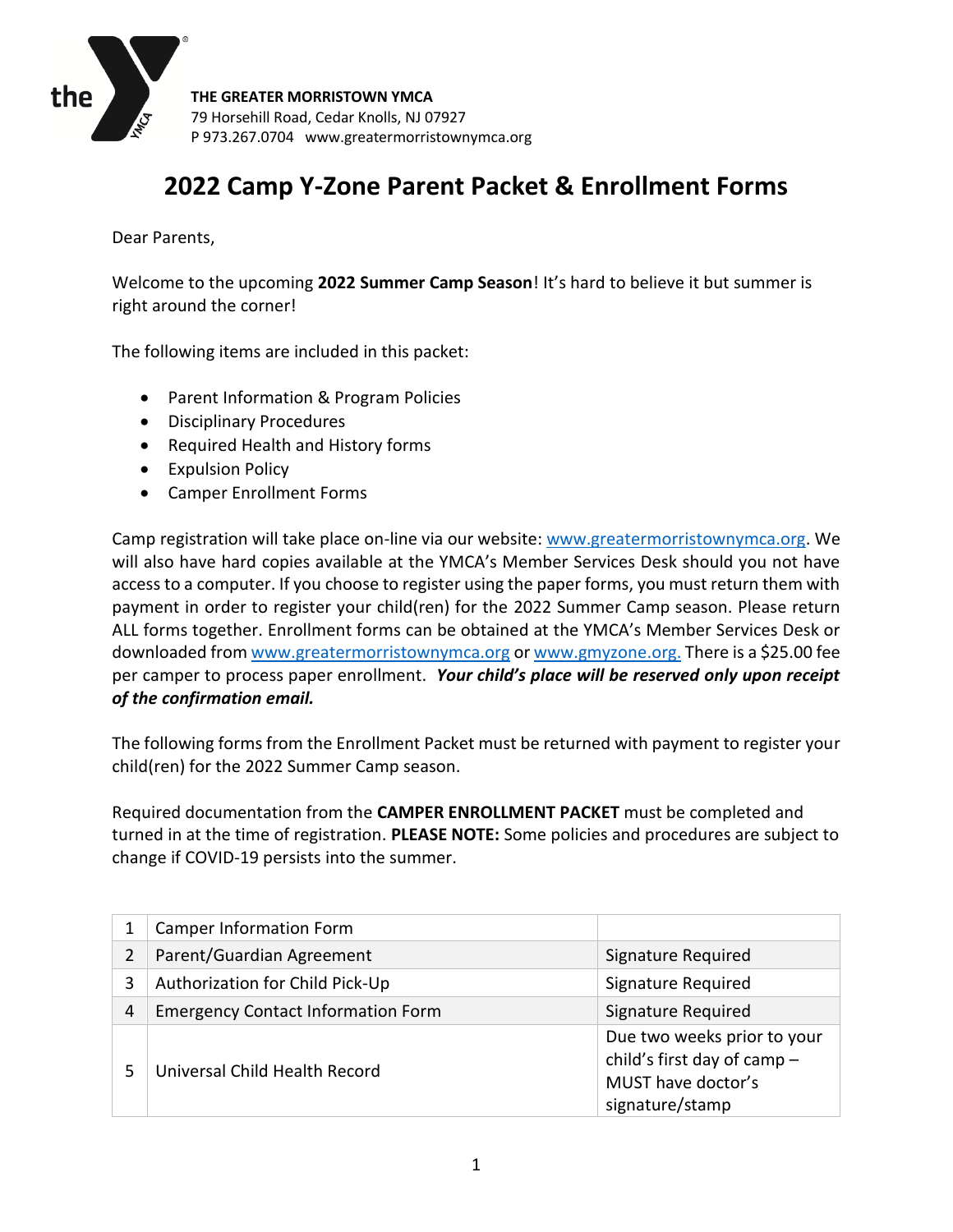

| 6 | Photo Release Form           | <b>Signature Required</b> |
|---|------------------------------|---------------------------|
|   | Swim Form                    | <b>Signature Required</b> |
|   | T-Shirt Order Form           | Please include size       |
| 9 | Camper Registration Fee Form |                           |

Camp T-Shirts are **MANDATORY**. Your child must wear his/her shirt every day. You will receive 1 free shirt with registration. Additional t-shirts can be purchased for **\$9.00** each at registration (10 days to process shirt orders). T-Shirts will be available prior to the start of camp. No t-shirts will be available for purchase after camp begins.

# **PARENT INFORMATION AND PROGRAM POLICIES**

This information is important for both parents and campers, and should be read through carefully to help prepare your child for his or her summer camp experience. In order to facilitate a smooth transition, it is essential that children are well prepared for camp and know what to expect before attending. This packet of information and policies should be retained for guidance and future reference.

# **REGISTRATION:**

Registration is processed on a first-come, first-served basis, and is subject to acceptance by the Camp Administration and Camp Registrar. The following is required at the time of registration:

- Payment of **50%** of total weekly camp fees, if registering prior to **May 1st** .
- **100%** of fees are due for Camper Registration Fee, Extra t-Shirts, etc., upon registration.
- Full payment of ALL camp fees is due if registering on or after May 1<sup>st</sup>, 2022

If registering using paper enrollment forms, the following must be returned:

- **Camp Y-Zone Camper Registration Form** (fully completed, legible, and signed)
- **All Camper Enrollment Forms** (from the Camper Enrollment Packet)

# **\*\*There is a \$35.00 service charge for checks returned by the bank.\*\***

## **PROGRAM AND SESSION CHANGES PRIOR TO MAY 1ST (\$30.00 PROCESSING FEE)**

Requests for changes of session dates or programs following initial registration are limited by availability. *In case you need to change days or weeks, you must email Susan at [campforms@morristownymca.org](mailto:campforms@morristownymca.org) no later than May 1st, 2022.* The Processing Fee and any additional fees required must be paid when submitting a change request. **Please note: this change request DOES NOT guarantee acceptance of change in session.**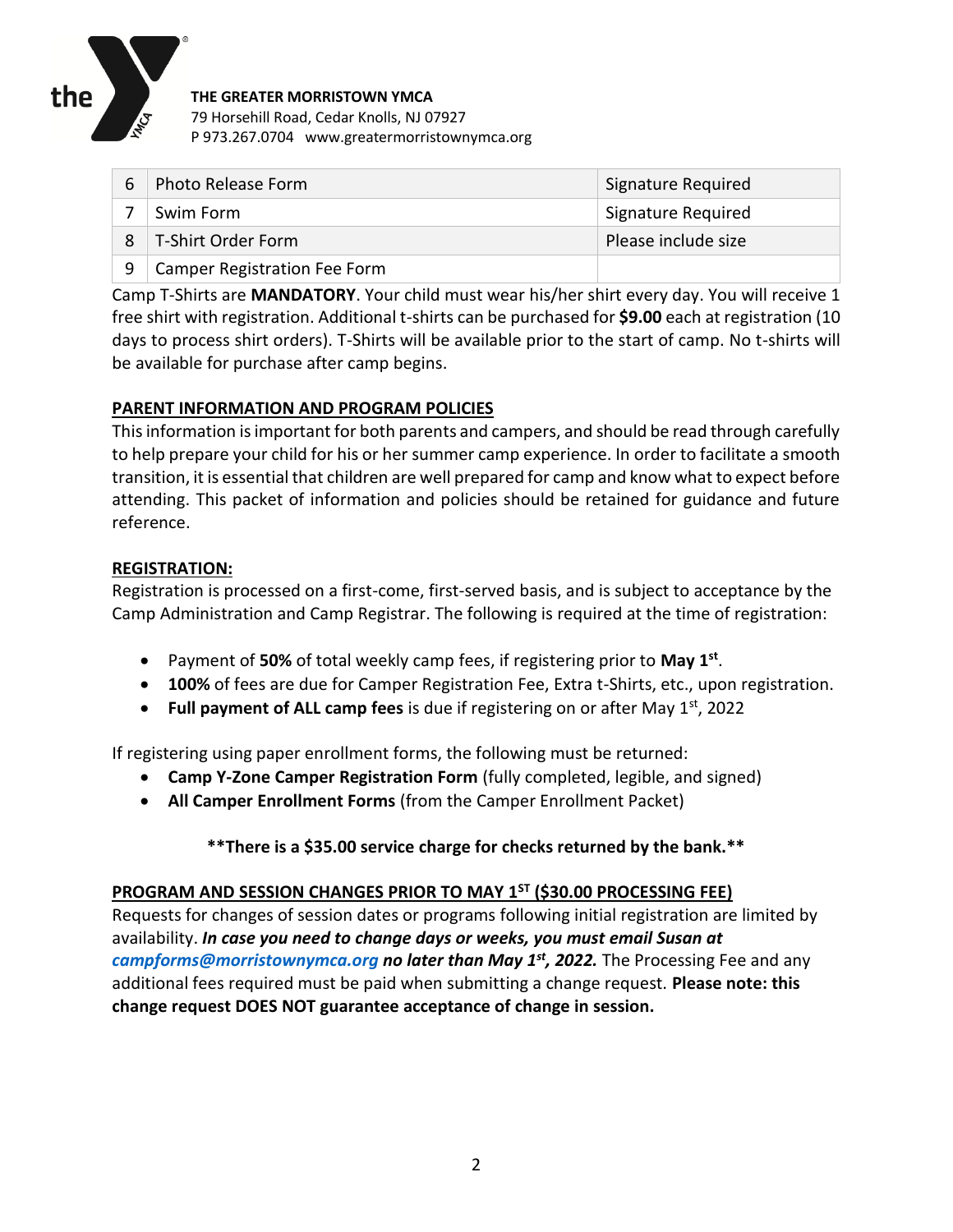

## **HOURS OF OPERATION (Grades 1-6)**

Camp Y-Zone (grades  $1<sup>st</sup> - 6th$ ): 8:00AM-5:00PM

## **CAMP WEEKS**

Camp will run 8 weeks starting Monday, June 27<sup>th</sup>, 2022 through Friday, August 19, 2022.

| <b>CAMP RATES: (per week)</b> |              | <b>SIBLING DISCOUNT (per week)</b> |  |  |  |
|-------------------------------|--------------|------------------------------------|--|--|--|
| 5 days / week:                | \$375 / week | 5 days / week: \$365 / week        |  |  |  |
| 4 days / week:                | \$335 / week | 4 days / week: \$325 / week        |  |  |  |
| 3 days / week:                | \$285 / week | 3 days / week: \$275 / week        |  |  |  |

## **DROP-OFF AND PICK-UP PROCEDURES:**

**Camp Y-Zone (1st – 6 th)**: Parents/Guardians must pull into the Y-Zone Parking lot at 25 Saddle Road or 6 Saddle Road (road-side). Your drop-off and pick-up location will be communicated to you prior to the start of camp. You will be asked to sign-in using a tablet, from your car, then your child(ren) will be escorted into the Y-Zone and brought to their group. Please arrive no earlier than 8:00AM). The Parent/Guardian must sign each child in upon arrival. Drop off ends at 9:00AM. Campers must be signed in by an adult or you will be called to come back. Programs start at 9:00AM.

Pick-up is a similar procedure. Beginning at 4:00PM, Parents/Guardians must pull into the Y-Zone parking lot or 6 Saddle Road. Our Pick-Up Specialist will come to your car for you to sign out. Your child will then be escorted to your car as quickly as possible. Pick-up is no later than 5:00PM. We will not release a camper to anyone who is not on the Authorized Pick-Up List.

## **EARLY DISMISSAL:**

Parents/Guardians picking up camper(s) before 4:00PM should notify the Camp Director in writing, prior to the day of the altered schedule. If your child is being picked up earlier than 4:00PM, please park in the cul-de-sac and enter the Y-Zone through the front entrance. Please be prepared with your PIN number or Driver's License.

## **PROCARE CONNECT AND PIN NUMBERS:**

ProCare Connect is an app for your phone that allow our administration to communicate directly with our families.

Prior to the start of camp, you will receive an email inviting you to join the program. If you do not, please double check your spam or trash folders, then reach out to the Director or Susan to make sure we have your information correct.

We will be using the communication and the sign in/out parts of this program. Once you download the app and sign in to your account, you will be able to access basic information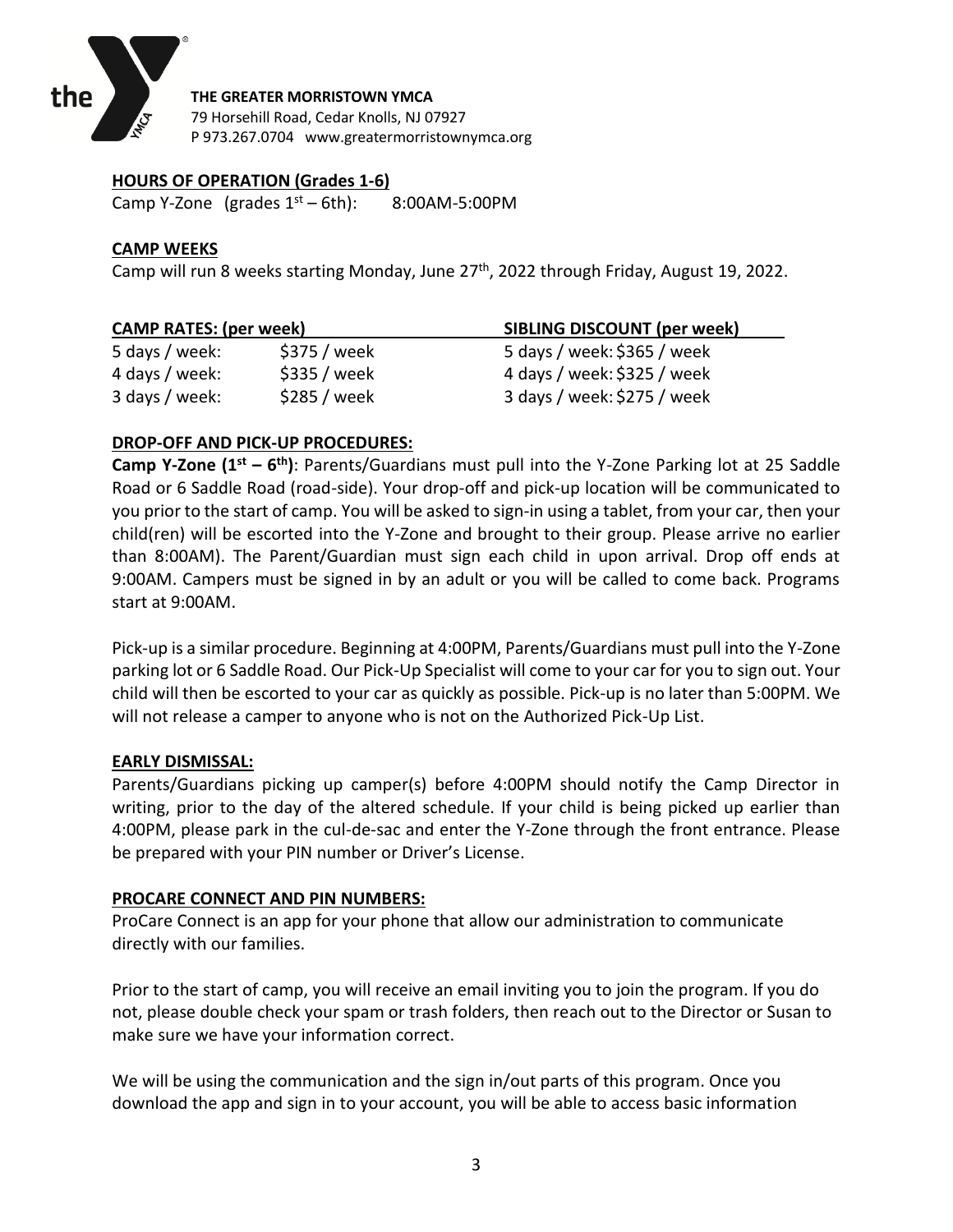

about your child and family. (Please note that each individual parent/guardian needs their own "invite code" to sign up, it cannot be shared.) Please let us know if any of this information needs to be updated.

Your screen will have three options at the top right corner, a QR code icon, a calendar icon and a messaging icon.

The QR code icon will allow you to sign your child in and out of the program each and every day. The QR code will be provided to you during drop off and pick up times. There is also a backup PIN number that you can provide to a staff member if the QR code does not work. The PIN numbers will be used for those whom you have authorized as approved pick up. Each adult will have their own PIN number. You can find the PIN Numbers in your Family Info section of your app.

The messaging icon does just that – sends messages to and from your teacher.

We will not be using the calendar icon.

For the 2022 camp season, all families will receive a NEW Invitation to ProCare, regardless of having used It In the past.

## **LATE PICK-UP FEE:**

After 5:00PM, a late fee of **\$30.00** for every 15 minutes, per child, will be charged for those Campers not picked up. If payment is not remitted at that time, your camper(s) will NOT be accepted into camp until payment has been settled.

## **NON-PARENT/GUARDIAN PICK-UPS:**

Adults other than legal Parents or Guardians of campers, who are intending to pick up, transport or take custody of children from camp, must be documented with the Camp Director PRIOR to its occurrence. Required in writing from the parent or guardian are the names, telephone numbers, and dates of those adults that are authorized. The Camp Staff regards all camper's health and safety very seriously, and camp personnel reserve the right to request proper identification before releasing any campers.

## **REGISTRATION FORMS AND PAYMENTS:**

A camp registration fee of **\$75.00** is required for each camper. **This fee must be paid in full at the time of registration.**

At registration, a non-refundable deposit of 50% of total camp fees is required to reserve the programs and sessions desired. **All balances of camp fees are due by May 1st , 2022**. Registration forms submitted after May 1<sup>st</sup>, 2022 are subject to program and session availability, with all camp and registration fees due in full. The 8 weeks of camp tend to fill up quickly so please be sure to register for all weeks you plan on sending your child(ren) up front.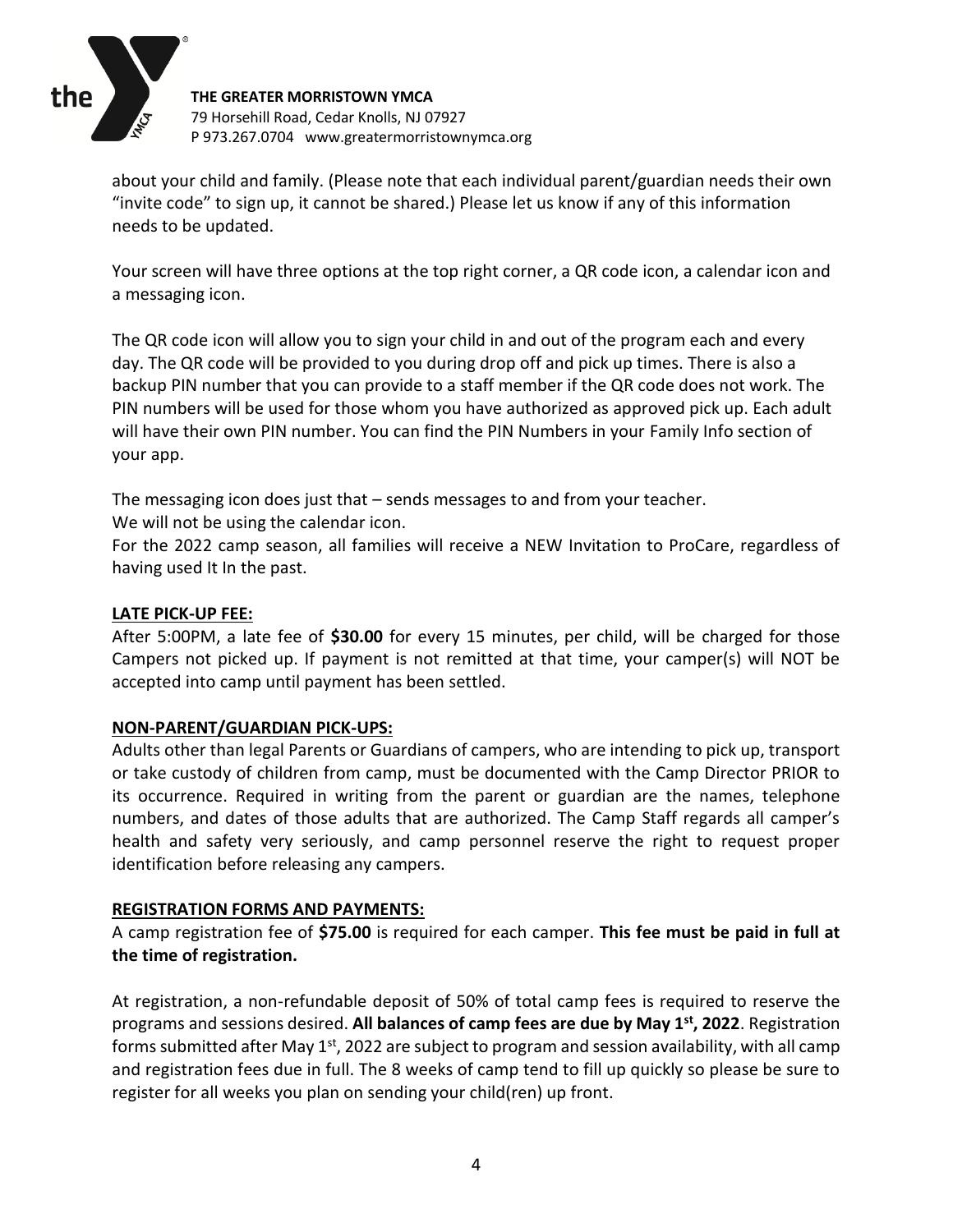

## **REFUNDS:**

**The Greater Morristown YMCA** has a "no refunds" policy. The Camp Administrator and Directors reserve the right to dismiss any child from camp whose needs the Greater Morristown YMCA are unable to meet, or whose conduct is not in the interest of the total camp, **without refund.**

## **EMERGENCY PROCEDURES:**

All camp staff personnel are trained in First Aid, CPR, and AED as well as safety procedures, including fire and storm evacuations. In the event of a life-threatening emergency, the staff will assess the severity of the situation, administer necessary first aid, notify the Camp Director, and summon an ambulance, if necessary. The Cedar Knolls First Aid Squad or its designee will provide emergency transportation. Emergency medical attention will be provided by the Emergency Room at Morristown Medical Center in Morristown, NJ. Parents/Guardians will be notified of the situation immediately following the activation of the emergency medical service.

In the event that a child is injured or becomes ill, in a less serious nature, appropriate first aid will be administered. The parent will be apprised of the situation and included in any decisions to be made regarding further treatment. For campers suffering from heat-related disorders, nausea, and the like, a quiet indoor spot is maintained with a cot and first aid supplies. Minor injuries or health complaints will be dealt with appropriately, and staff personnel, upon pick-up, will inform the parent.

## **RAIN / SEVERE WEATHER POLICY:**

Camp Y-Zone is an **outdoor** venue. In the event of severe weather, camp will be modified for indoor activities. Early closure may be necessary when hazardous conditions exist.

## **INSURANCE:**

The Greater Morristown YMCA maintains camp accident and liability insurance coverage for all its campers and staff.

## **MEDICATIONS:**

For questions and concerns regarding your child's medication needs, please address the Camp Director.

## **LUNCHES:**

The Greater Morristown YMCA Summer Camp Program is pleased to once again offer a boxed lunch program by **"Simply Gourmet Lunches".** With Simply Gourmet, you can customize your child's lunch every day. Simply Gourmet offers wholesome meal options which have no artificial ingredients, growth hormones, or trans fats: only fresh super foods that promote a healthy diet for our children. Visit [www.SimplyGourmetLunches.com](http://www.simplygourmetlunches.com/) for more information or to register. You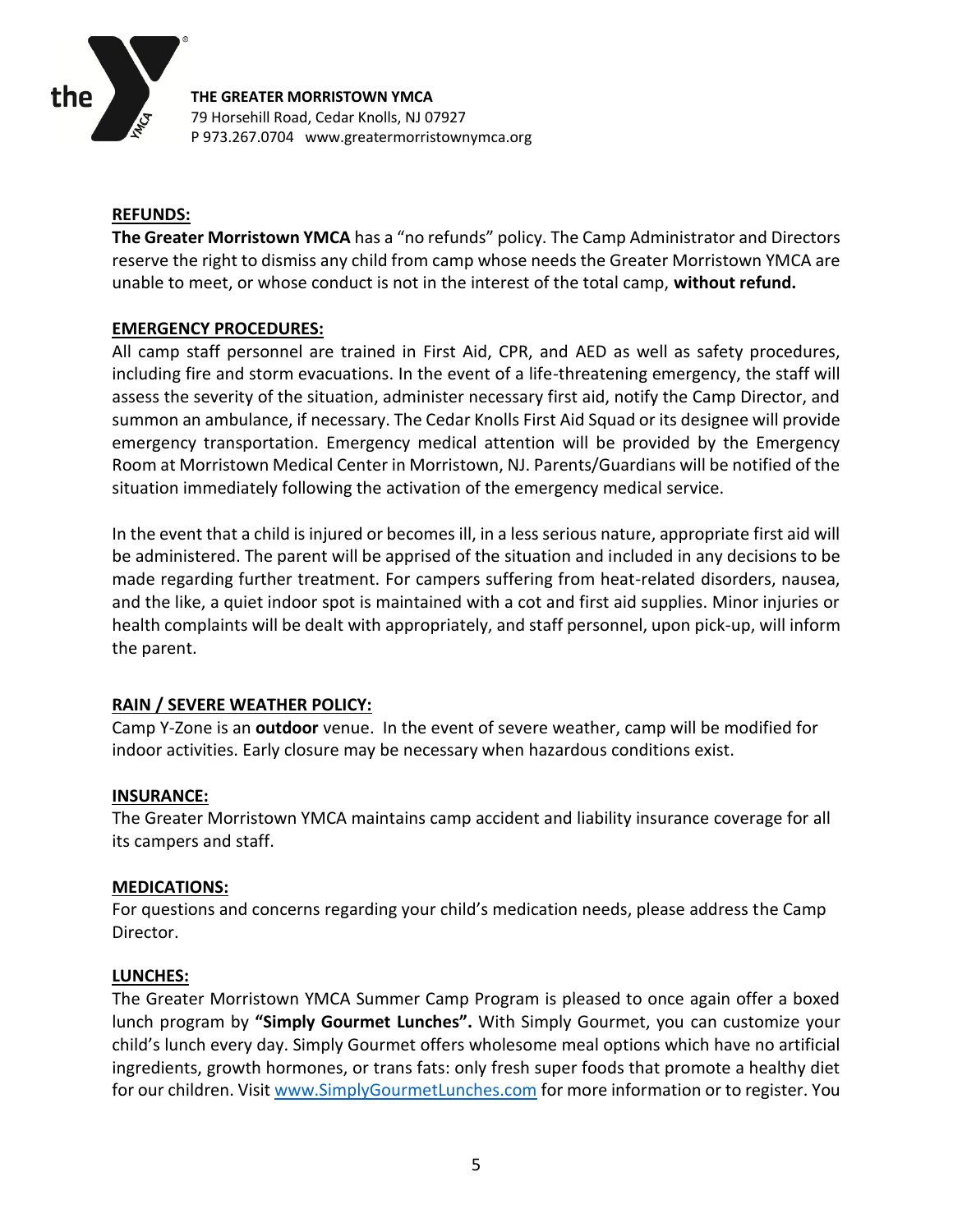

will be able to place your orders after **June 1, 2022**. Pizza will be served on Friday and campers will receive two slices and a bottle of water.

If your child is not participating in the program, they are to bring their own lunch and snack each day. Parents should avoid sending anything that might spoil in hot weather, since the YMCA is unable to provide refrigeration or heating of lunch items*. Please do not send spending money other than for use at our Zone Snack Shack***.** 

# **PLEASE NOTE: No third party food delivery service will be allowed (i.e. Door Dash/Uber Eats, etc).**

## **ZONE'S WORLD FAMOUS SNACK SHACK:**

Campers can visit Snack Shack in the afternoon to get a choice of several delicious snacks. For example: Fruit Pops, Pop Corners, fruit and Go-Gurt. You may also send your child with \$1 to purchase an additional item at the Snack Shack (\$1/snack).

## **FIELD TRIPS:**

Field trips are TBD pending COVID restrictions and guidelines. Information will follow as we lead up to the camp season.

## **SWIMMING**

Swimming is TBD pending COVID restrictions and guidelines. Information will follow as we lead up to the camp season.

## **ITEMS TO BRING TO CAMP:**

- Backpack
- Lunch (unless ordered through the "boxed lunch program").
- Bathing suit: on designated swim day
- Towel: on designated swim day
- Plastic bag (for wet items): on designated swim day
- Sunscreen
- Water bottle
- Sneakers
- Socks
- 2 face masks
- Hand sanitizer

Please be sure to label ALL items with your child's name, including lunchbox, thermos, clothes, towel, bathing suit, sunscreen, etc.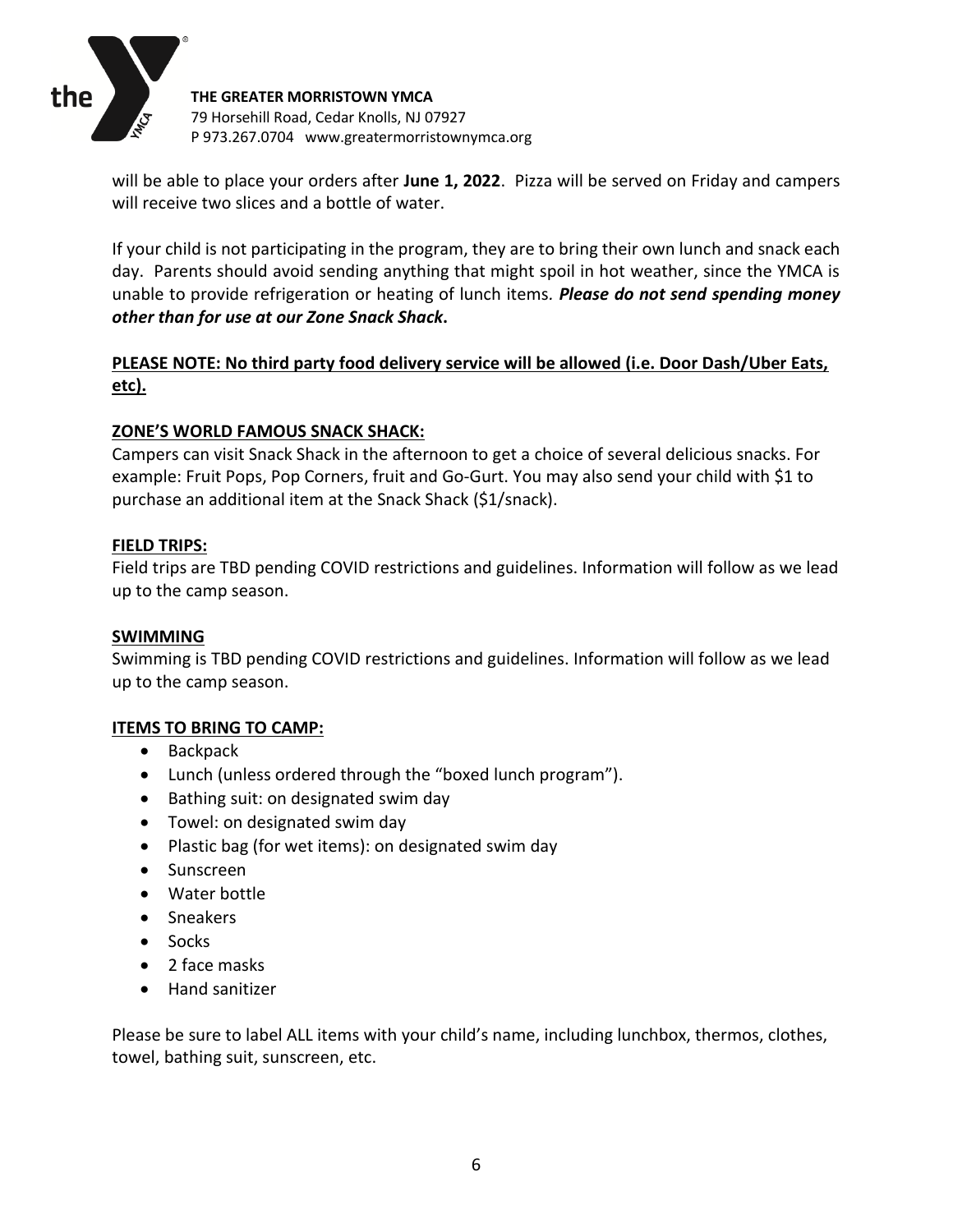

#### **THE FOLLOWING ITEMS ARE NOT ALLOWED AT CAMP**:

- Toys
- Handheld games (ie: Nintendo DS)
- Cell phones
- Smart Watches
- Pokémon cards and other similar trading cards

If your child brings any of these items and they are lost, stolen or broken, the Greater Morristown YMCA is not responsible.

#### **WHAT TO WEAR:**

Each camper will receive a complimentary t-shirt their first day of camp. Extra t-shirts may be purchased for **\$9.00** each at the time of registration. The t-shirt color is representative of what grade your child is in.

These t-shirts need to be worn **every day** by the campers so the staff knows what group a camper is in. If t-shirt is not available on time, please have your child wear team color.

Only sneakers or boots are appropriate for camp. Sandals, crocs, open-toed shoes or "gels" are inappropriate in the camp setting.

#### **FINANCIAL ASSISTANCE:**

Funds for camp scholarships are available on a limited, first-come, first-served basis, and are **only available** to applicants in the Greater Morristown YMCA **service area listed below**. Applications for financial assistance are available from the Camp Registrar and Member Service Desk at the YMCA. Following submission, a financial review and approval will take place and a parent orientation will be scheduled to discuss the available financing, if any.

## **\*All financial forms and camp forms must be received by February 7 th , 2022 in order to be considered for financial assistance.**

#### **SERVICE AREAS FOR FINANCIAL AID:**

Morristown, Morris Township, Cedar Knolls, Morris Plains, Whippany, Convent Station, East Hanover, Mendham/Chester.

#### **DISCIPLINARY PROCEDURES**

In order to ensure every child's full enjoyment of the program, the following **DISCIPLINE PROCEDURES** will be used to discourage negative behavior and encourage positive ones: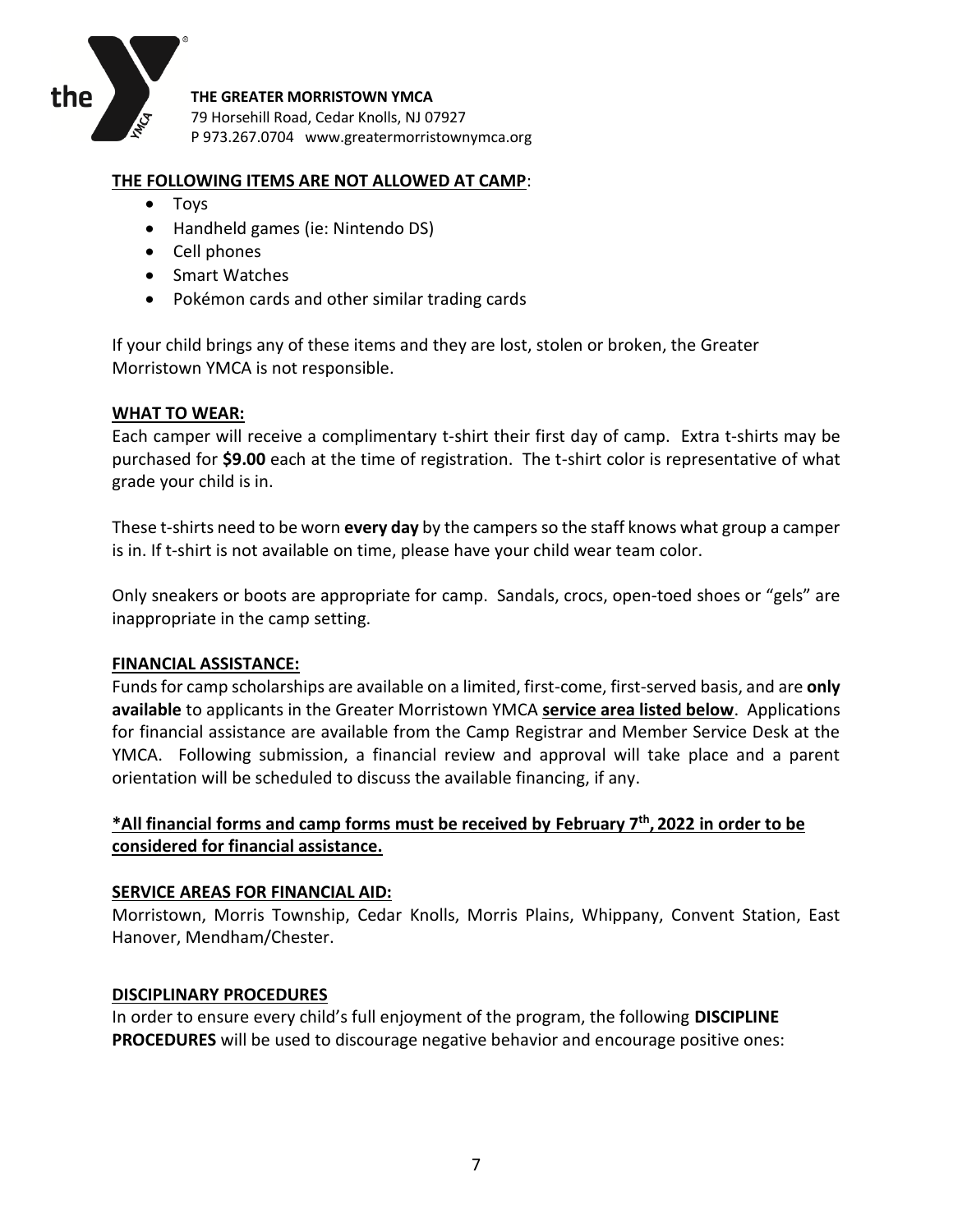

## **IN THE EVENT OF A DISCIPLINE PROBLEM WITH A CHILD, THE STAFF SHALL**:

- 1. Speak to the child to determine the nature of the problem: Identify appropriate behavior.
- 2. Try to eliminate the problem by setting the stage for appropriate behavior.
- 3. Explain why the behavior is not appropriate and intervene to diminish problem behavior.
- 4. If discipline problem continues, the Director will notify the parents and try to work together to defuse the situation.
- 5. Time out / removal from the group is used only as an understanding period; not as a restraining period. This is used only to help children understand that their behavior is unacceptable. It also makes children aware of wrongdoing and to prevent unsafe behavior from occurring.

## **UNDER NO CIRCUMSTANCES SHALL A CHILD BE:**

- 1. Deprived of food
- 2. Isolated
- 3. Subjected to corporal punishment or verbal abuse.

In the event that the child should continue to be unable to participate according to the established Code of Behavior, the child will be suspended from the program. Re-entry is dependent on a satisfactory interview with the Director and at least one day's suspension. If the problem continues, the child will be expelled from the program. Payment for suspended days is not refundable.

#### **CODE OF CONDUCT**

Our goal at the Greater Morristown YMCA is to make this a fun and rewarding summer for all involved. To do so, all Campers at the Y-Zone are expected to abide by the following guidelines:

- All children will respect and abide by all YMCA rules, regulations, and Core Values. *The YMCA Core Values are Caring, Honesty, Respect and Responsibility.*
- Foul language, verbal or physical harassment will not be tolerated. This includes: namecalling, teasing, bullying, hitting, kicking, biting, pushing, etc.
- Any personal belongings, unrelated to our program or Camp, will be confiscated and returned to parents at the end of the day.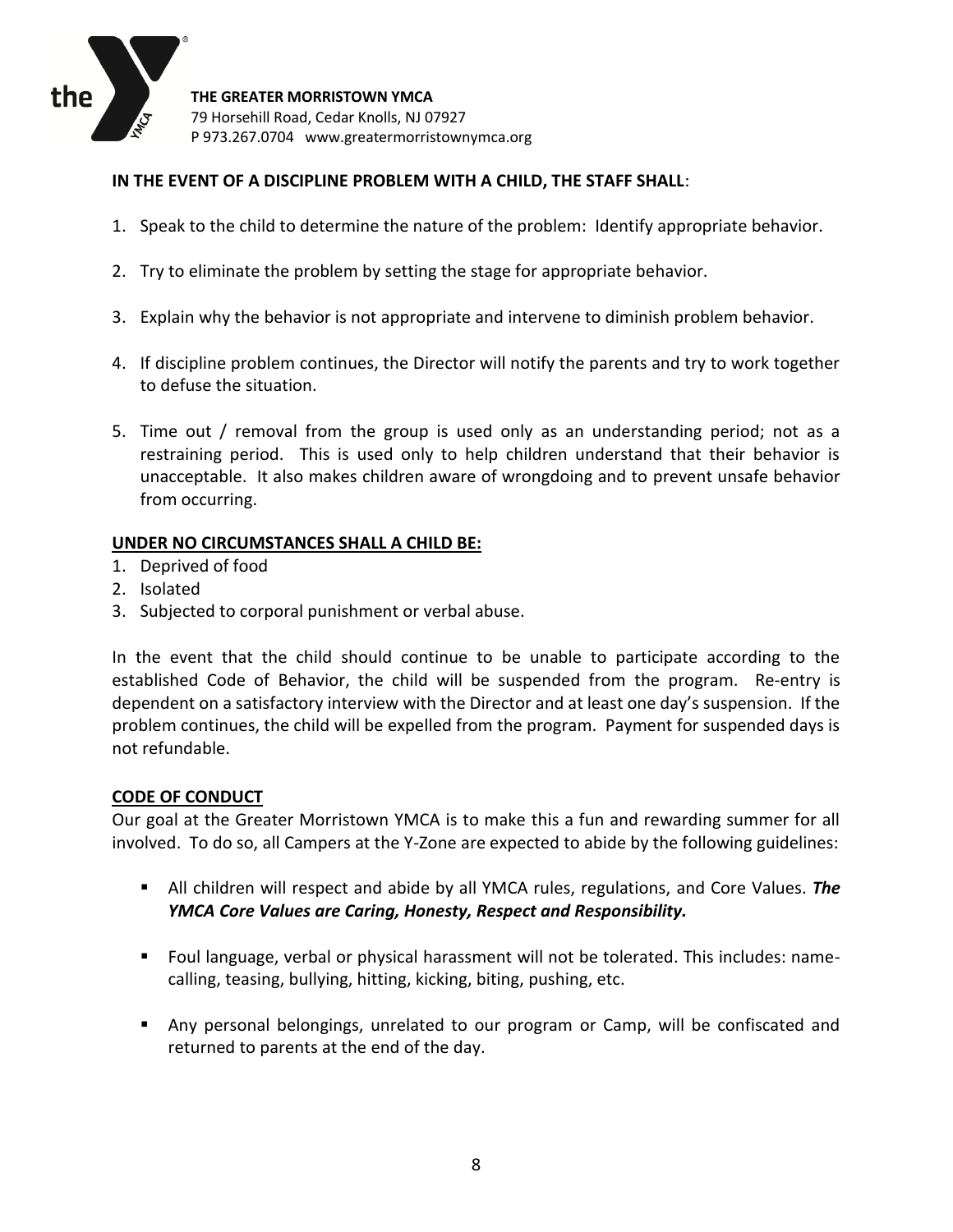

- Remember; we are to treat the grounds, equipment, staff, members, and all facilities with care and respect. All children will keep their belongings organized and in their own bag. All garbage will be properly disposed.
- Weapons of any kind are prohibited! If a child brings a weapon to the Summer Camp Program, it will be taken away and their parents will be called. The YMCA management staff will be notified and appropriate action will be taken. The child will be sent home after the incident.
- Campers must stay with their group and counselors. Wandering away from your specific group is unacceptable and will not be tolerated. NEVER should a camper be alone.
- In order to have the best summer camp at the Greater Morristown YMCA Camp Y-Zone Program, communication between staff and children (as well as their families) is essential. The only way we can solve a problem is if we know about it. Please feel free to present any comments or questions to any of the YMCA staff.

## **EXPULSION/SUSPENSION POLICY**

Unfortunately, sometimes there are reasons we have to expel a child from our program either on a short term or permanent basis. We want you to know we will do everything possible to work with the family of the child(ren) in order to prevent this policy from being enforced. The following are reasons we may have to expel or suspend a child from camp:

## **IMMEDIATE CAUSES FOR EXPULSION**

- The child is at risk of causing serious injury to other children or themselves
- Parent threatens physical or intimidating actions toward staff members
- Parent exhibits verbal or physical abuse to staff

# **PARENTAL ACTIONS FOR CHILD'S EXPULSION**

- Failure to pay/habitual lateness in payments
- Failure to complete required forms including the child's immunization records
- Habitual tardiness when picking up your child
- Verbal or physical abuse to staff

## **CHILD'S ACTIONS FOR EXPULSION**

- Failure of child to adjust after a reasonable amount of time
- Uncontrollable tantrums/angry outbursts
- Ongoing physical or verbal abuse to staff or other children
- Biting
- Bullying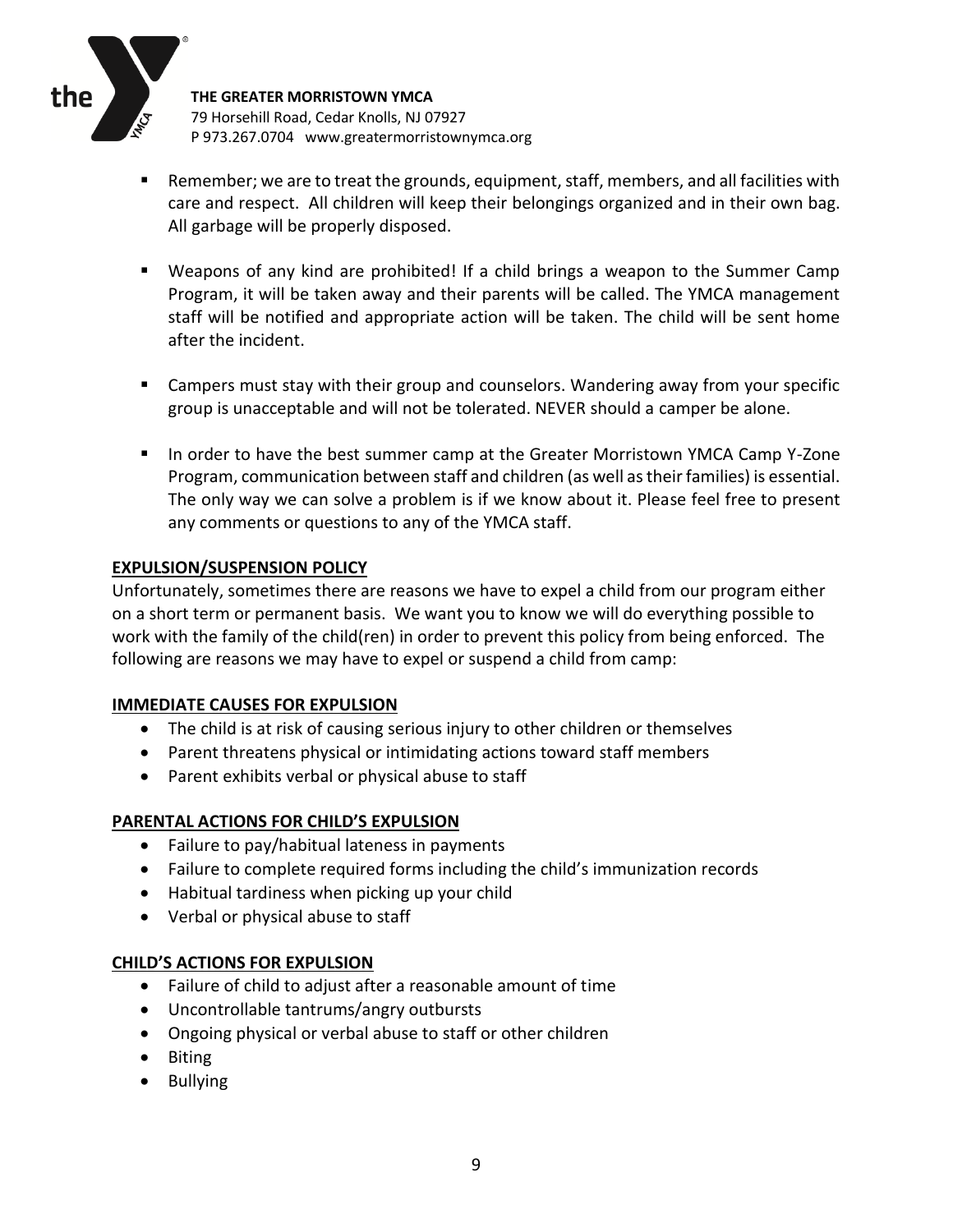

# **A CHILD WILL NOT BE EXPELLED (as the primary purpose)**

If a Child's parent(s):

- Made a complaint to the Office of Licensing regarding a center's alleged violations of the licensing requirements.
- Reported abuse or neglect occurring at the camp
- Questioned the center regarding policies and procedures without giving the parent sufficient time to make other child care arrangements.

A child may still be expelled if they or their parents violate our code of conduct or violate our expulsion/suspension policy.

# **PROACTIVE ACTIONS THAT** *CAN* **BE TAKEN IN ORDER TO PREVENT EXPULSION**

- Staff will try to redirect child from negative behavior.
- Staff will reassess camp environment, appropriate activities, and supervision.
- Staff will always use positive methods and language while disciplining children.
- Staff will praise appropriate behaviors.
- Staff will consistently apply consequences for rules.
- Child will be given verbal warnings.
- Child will be given time to regain control.
- Child's disruptive behavior will be documented and maintained in confidentiality.
- Parent/Guardian will be notified verbally.

## **DISCIPLINE & EXPULSION POLICY**

If a camper deviates from the expected behavior guidelines, in a way that disrupts programming, safety, or the enjoyment of other campers, the camp administration reserves the right to terminate their participation in the Greater Morristown YMCA Camps *without refund.* **The Greater Morristown YMCA has a zero-tolerance policy.**

## **COVID-19 – Campers and Families**

The Greater Morristown YMCA recognizes that COVID-19 guidelines and restrictions are fluid. The Greater Morristown YMCA will follow all guidelines from the Hanover Township Health Department as to what is advised for cleaning, reporting and /or potentially closing groups of campers if a staff member or child is diagnosed with COVID.

The YMCA is committed to following all policies and procedures set forth from the Department of Health, including but not limited to:

- Travel Restrictions
- Quarantine Timelines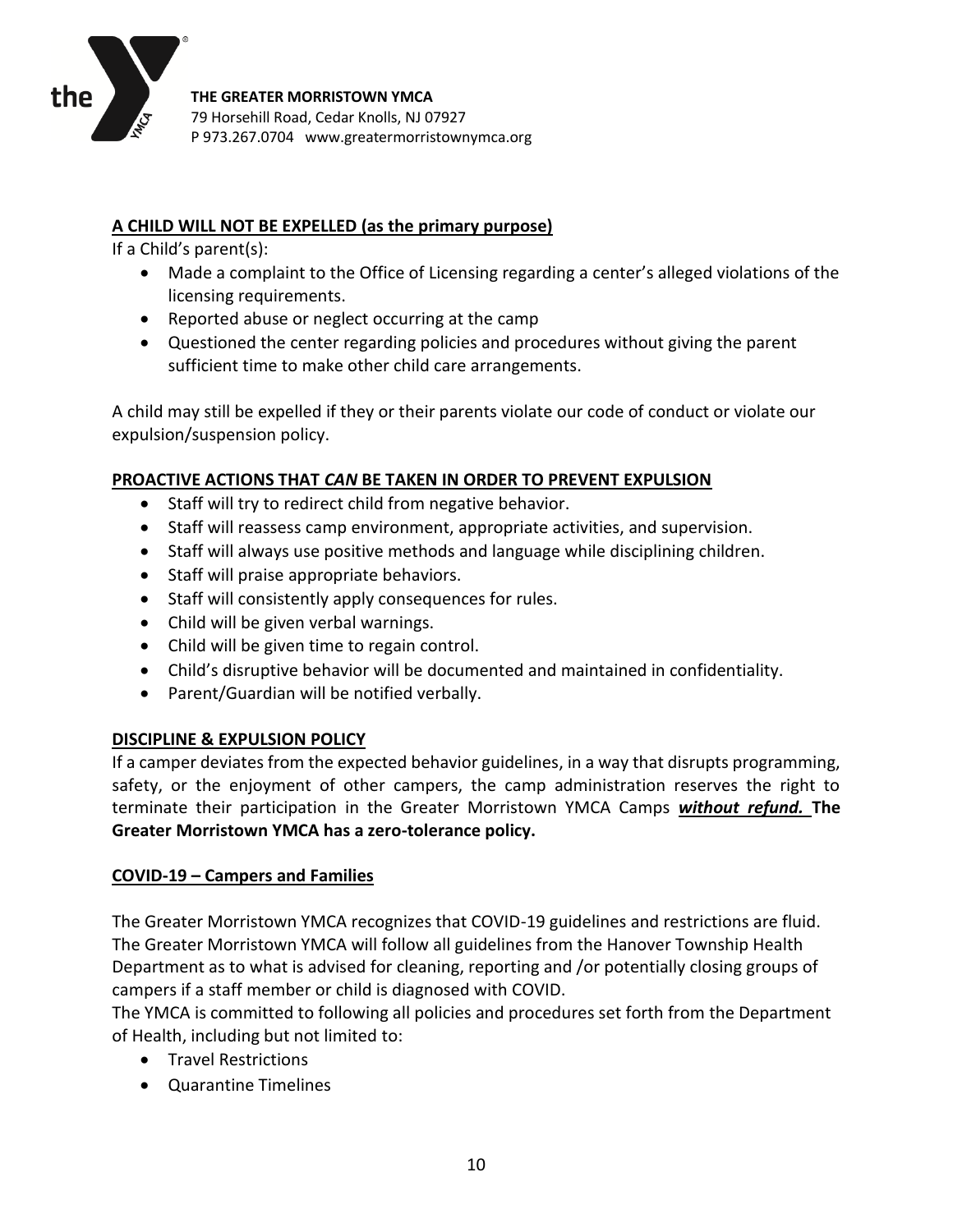

- Vaccination Requirements
- Mask Mandates
- Exposure Guidelines

In the event of a mandated quarantine or an absence due to illness the YMCA will not issue any refunds or credits. Additionally, camp weeks are non-transferable. Weeks cannot be transferred to different dates or to different family members.

## **EXPECTATIONS of our FAMILIES**

- Honestly answer any and all COVID waivers when applicable.
- Share relevant health information including possible exposures, symptoms and travel plans.
- Read anything that the YMCA sends out regarding policy and procedure so that you can have knowledge of what is expected of you.

## **EXPECTATIONS of the YMCA**

- Maintain a high standard of healthy and clean environment
- Maintain an up to date understanding of current policies and procedures as designated by the Health Department.
- Keep our families up to date regarding changes in policies and procedures regarding COVID-19.
- Maintain confidentiality regarding child(ren) and staff and their health status.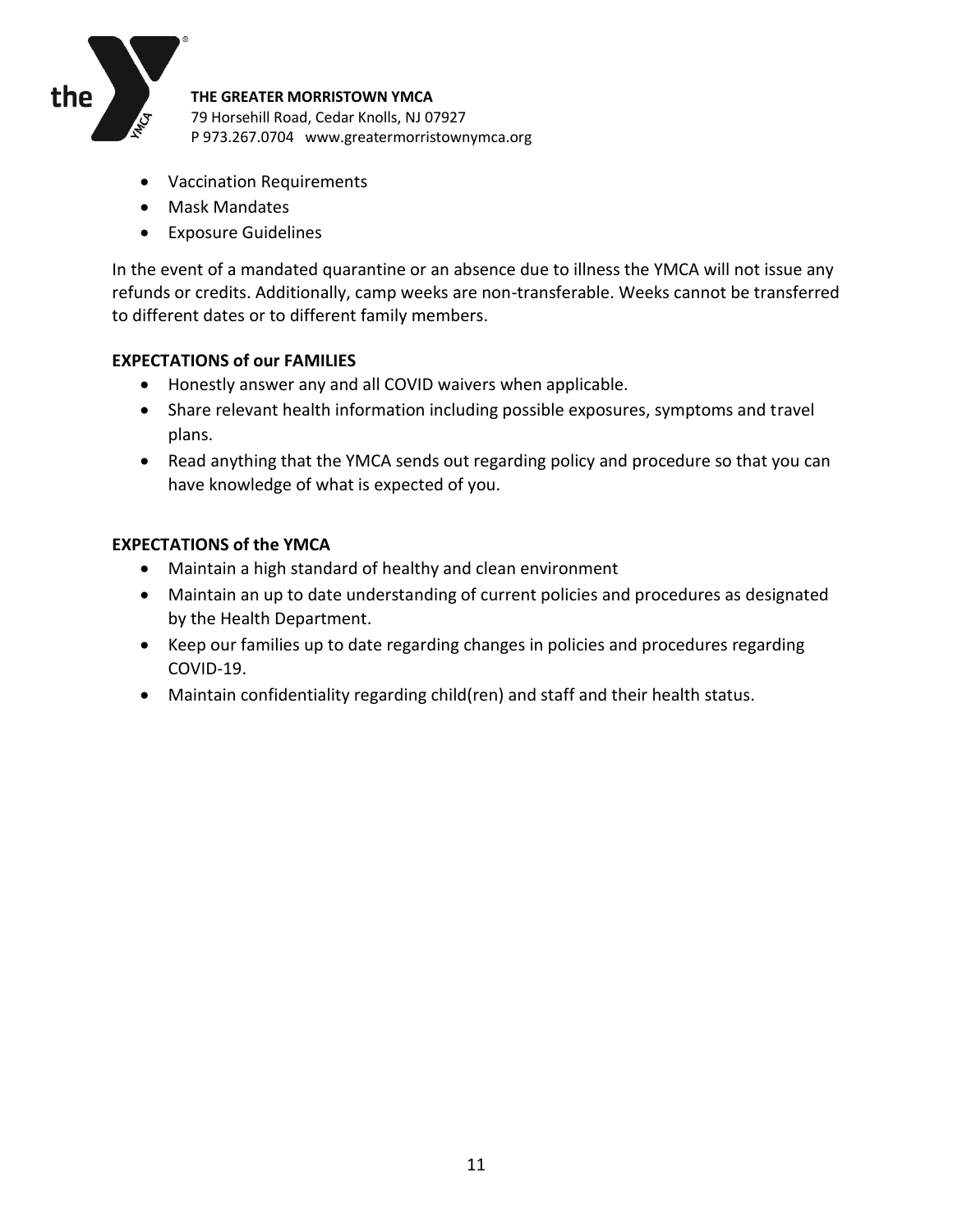

# **2022 Camp Y-Zone Enrollment Packet**

The following forms must be completed in order to enroll your child(ren)

**Camper Name:** \_\_\_\_\_\_\_\_\_\_\_\_\_\_\_\_\_\_\_\_\_\_\_\_\_\_\_\_\_\_\_\_\_\_\_\_\_\_ **Grade in Sept. 2022** \_\_\_\_\_\_\_\_\_\_

**The following forms are due with payment when enrolling:**

| Camper Registration Form     | Obtain from YMCA Membership Desk or<br>from website             |
|------------------------------|-----------------------------------------------------------------|
| Camper Enrollment Packet     | Obtain from YMCA Membership Desk or<br>from website             |
| Camper Registration Fee Form | Inside enrollment packet or obtain from<br>YMCA Membership Desk |

Please read all of the attached forms and information. All required forms are listed below and need to be turned in together. No child will be permitted to attend camp without **all** of these forms filled out **completely**.

| 1              | <b>Camper Information Form</b>            |                                                                                                     |
|----------------|-------------------------------------------|-----------------------------------------------------------------------------------------------------|
| $\overline{2}$ | Parent/Guardian Agreement                 | Signature Required                                                                                  |
| 3              | Authorization for Child Pick-Up           | Signature Required                                                                                  |
| 4              | <b>Emergency Contact Information Form</b> | Signature Required                                                                                  |
| 5              | Universal Child Health Record             | Due two weeks prior to your<br>child's first day of camp -<br>MUST have doctor's<br>signature/stamp |
| 6              | <b>Photo Release Form</b>                 | Signature Required                                                                                  |
| 7              | Swim Form                                 | Signature Required                                                                                  |
| 8              | <b>T-Shirt Order Form</b>                 | Please include size                                                                                 |
| 9              | <b>Camper Registration Fee Form</b>       |                                                                                                     |

**REMINDER:** Camp registration is available on-line. Please visit our website to enroll at www.greatermorristownymca.org.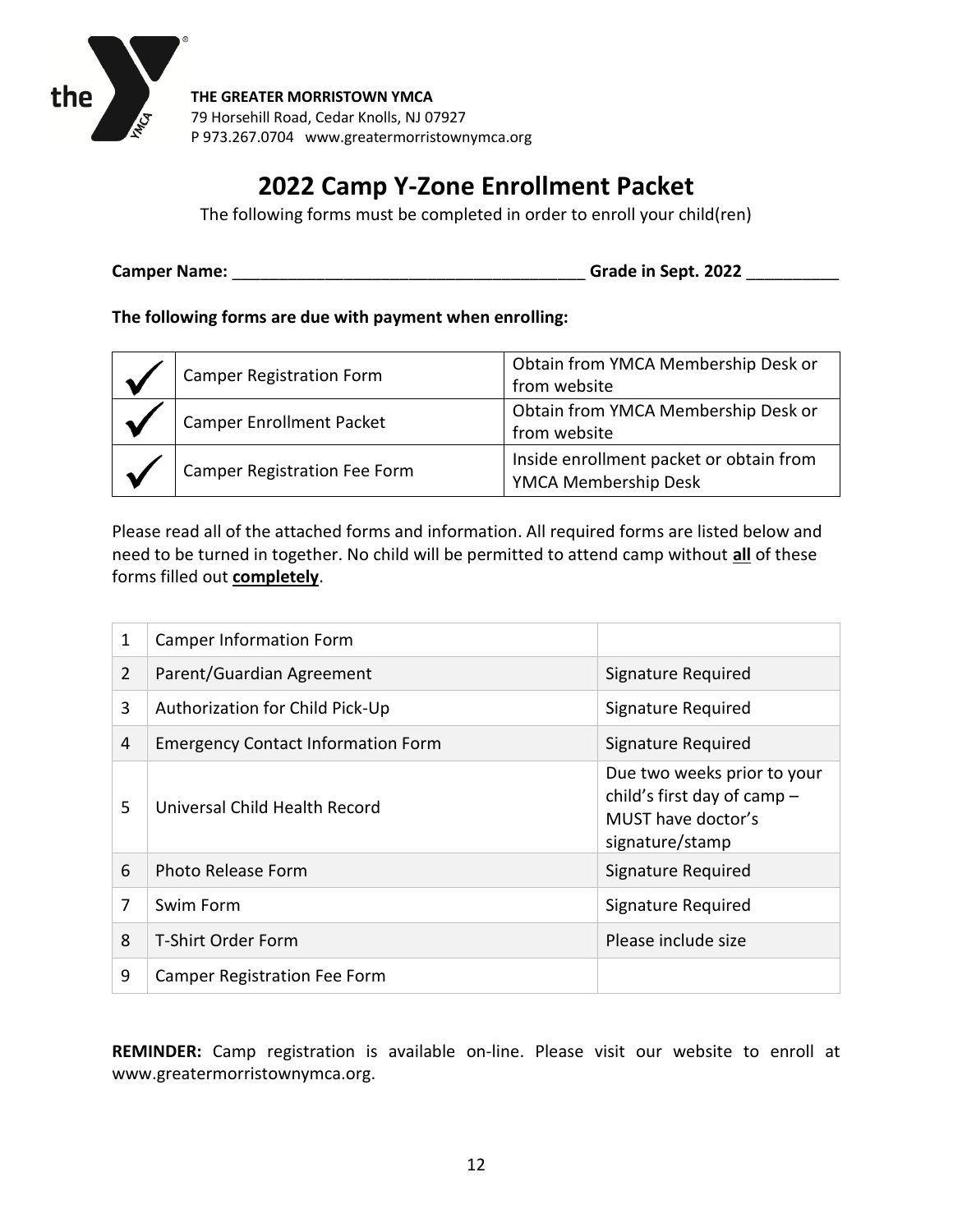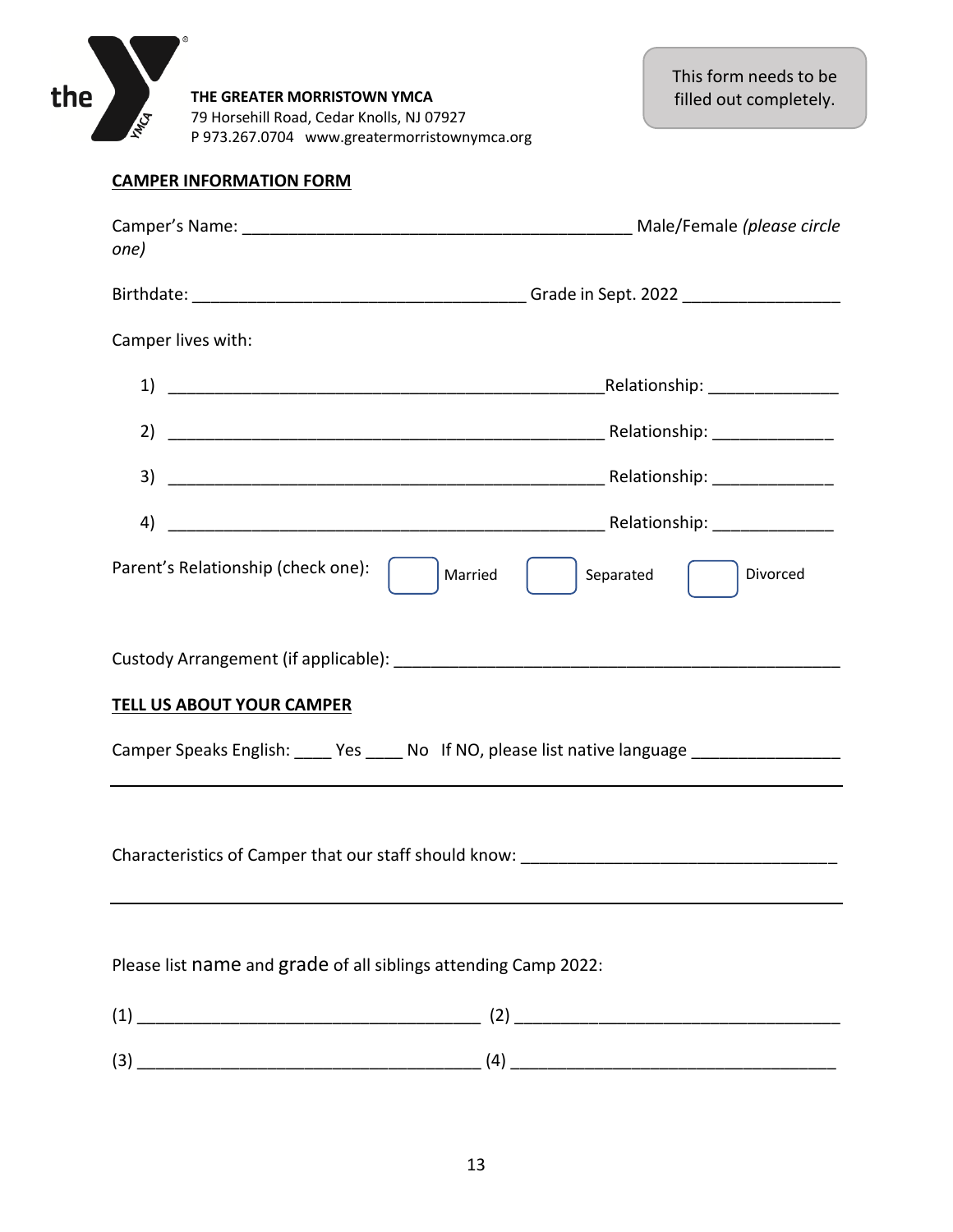

Please list any special needs: Medical/Social/Emotional/Behavioral/Recent Trauma/Stress. Please include anything that might impede with your child's ability to participate in our program.

\_\_\_\_\_\_\_\_\_\_\_\_\_\_\_\_\_\_\_\_\_\_\_\_\_\_\_\_\_\_\_\_\_\_\_\_\_\_\_\_\_\_\_\_\_\_\_\_\_\_\_\_\_\_\_\_\_\_\_\_\_\_\_\_\_\_\_\_\_\_\_\_\_\_\_\_\_\_

\_\_\_\_\_\_\_\_\_\_\_\_\_\_\_\_\_\_\_\_\_\_\_\_\_\_\_\_\_\_\_\_\_\_\_\_\_\_\_\_\_\_\_\_\_\_\_\_\_\_\_\_\_\_\_\_\_\_\_\_\_\_\_\_\_\_\_\_\_\_\_\_\_\_\_\_\_\_

Can your child swim? \_\_\_\_\_ Yes \_\_\_\_\_ No If YES, please list level/experience \_\_\_\_\_\_\_\_\_\_\_\_\_\_\_\_\_\_\_\_\_\_

Does your child have allergies: \_\_\_\_\_\_\_\_ Y/N If YES, please list: \_\_\_\_\_\_\_\_\_\_\_\_\_\_\_\_\_\_\_\_\_\_\_\_\_\_

Will Staff need to supervise, store, or administer camper medication, i.e. EPIPEN, inhaler, etc? \_\_\_\_\_\_\_ Yes \_\_\_\_\_\_\_ No

Is your child excited about camp? \_\_\_\_\_\_\_ Yes \_\_\_\_\_\_\_ No

 $Why?$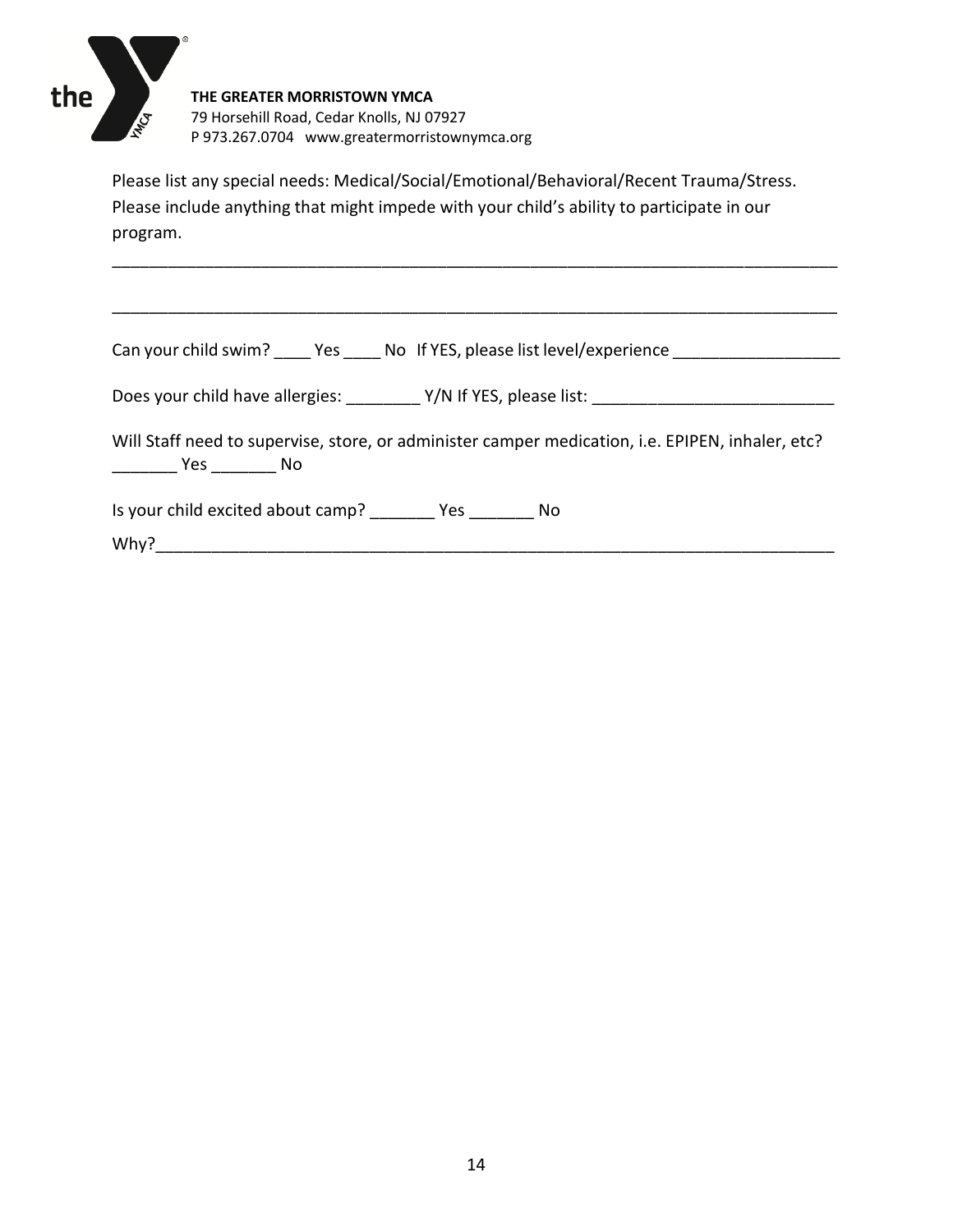This form needs to be filled out completely.

## **PARENT/GUARDIAN/CAMPER AGREEMENT SIGNATURES**

**Name of Parent/Guardian completing this form:** (please print)

**Name of Camper:** (please print) \_\_\_\_\_\_\_\_\_\_\_\_\_\_\_\_\_\_\_\_\_\_\_\_\_\_\_\_\_\_\_\_\_\_\_\_\_\_\_\_\_\_\_\_\_\_\_\_\_\_\_\_\_

# **# 1: I ALLOW THE GREATER MORRISTOWN YMCA TO TRANSPORT MY CHILD, BY BUS, TO AND FROM FIELD TRIPS FOR THE SUMMER CAMP PROGRAM.**

PARENT/GUARDIAN SIGNATURE\_\_\_\_\_\_\_\_\_\_\_\_\_\_\_\_\_\_\_\_\_\_\_\_\_\_\_\_\_\_\_\_\_\_\_\_\_\_\_\_\_\_\_\_\_\_\_\_\_

**# 2: I HAVE READ AND UNDERSTAND ALL OF THE CAMP Y-ZONE "PARENT INFORMATION PACKET AND PROGRAM POLICIES."**

PARENT/GUARDIAN SIGNATURE

**# 3: I HAVE READ THE YMCA CAMP BEHAVIOR GUIDELINES AND DISCIPLINE POLICY.**

PARENT/GUARDIAN SIGNATURE\_\_\_\_\_\_\_\_\_\_\_\_\_\_\_\_\_\_\_\_\_\_\_\_\_\_\_\_\_\_\_\_\_\_\_\_\_\_\_\_\_\_\_\_\_\_\_\_\_

**# 4: I HAVE READ, UNDERSTAND, AGREE, AND WILL FOLLOW THE CAMP Y-ZONE SUMMER CAMP EXPULSION POLICY. I UNDERSTAND THAT FAILURE TO ADHERE TO THE GUIDELINES WILL RESULT IN MY CHILD'S DISMISSAL FROM THE CAMP PROGRAM WITH NO REFUND OF CAMP FEES.**

PARENT/GUARDIAN SIGNATURE

CAMPER SIGNATURE

**# 5: WE ARE A CELL PHONE/SMART WATCH FREE CAMP. PLEASE SIGN BELOW TO AUTHORIZE US TO HOLD ANY PHONE THAT WE SEE IN A CAMPER'S POSSESSION UNTIL THEY ARE PICKED UP THAT DAY.**

PARENT/GUARDIAN SIGNATURE\_\_\_\_\_\_\_\_\_\_\_\_\_\_\_\_\_\_\_\_\_\_\_\_\_\_\_\_\_\_\_\_\_\_\_\_\_\_\_\_\_\_\_\_\_\_\_\_\_

DATE

DATE

DATE

DATE

DATE

DATE

the

**THE GREATER MORRISTOWN YMCA** 79 Horsehill Road, Cedar Knolls, NJ 07927 P 973.267.0704 www.greatermorristownymca.org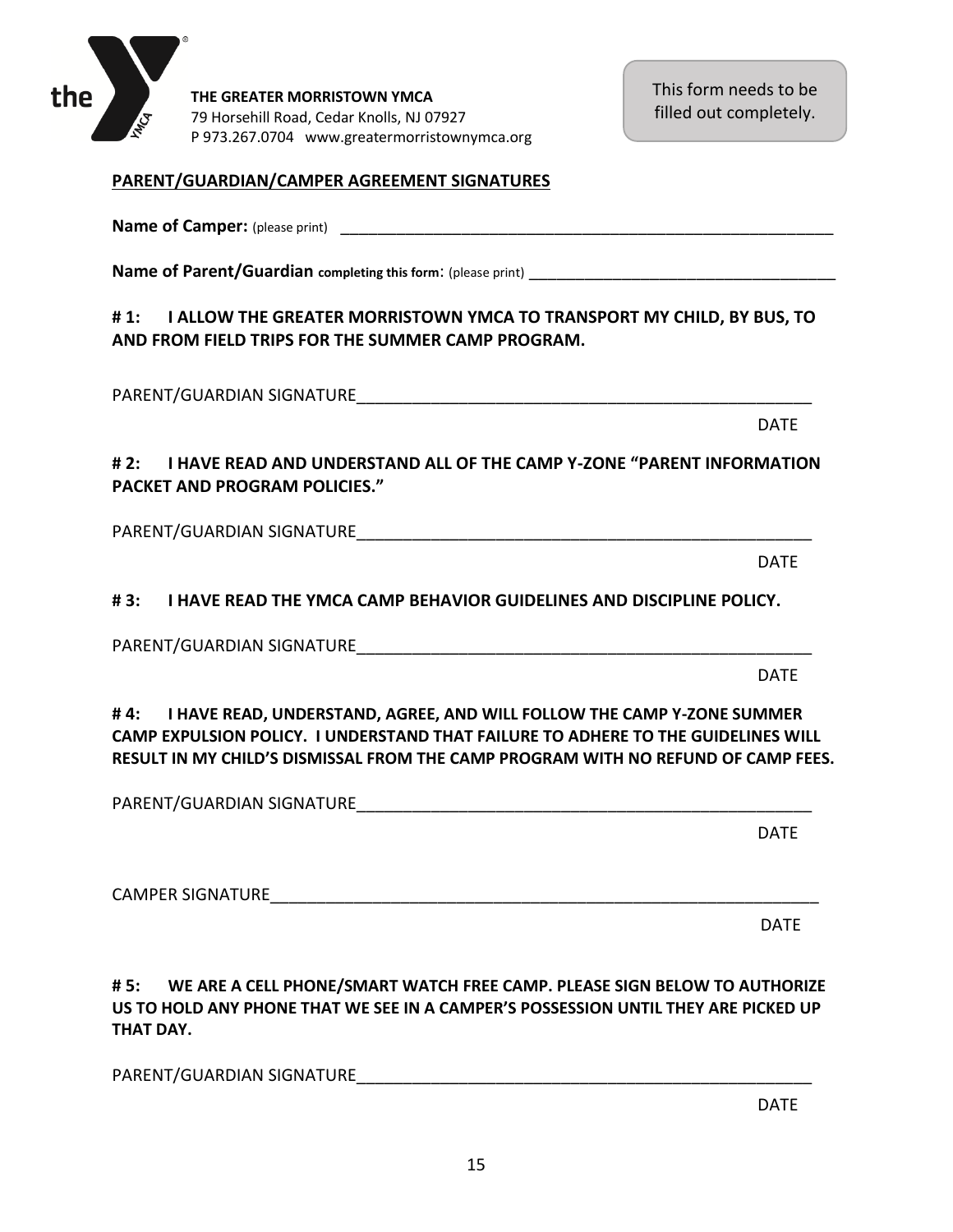

## **AUTHORIZATION FOR CHILD PICK-UP**

I/we authorize my/our child  $\blacksquare$ 

be picked up from the **Greater Morristown YMCA's Summer Camp Program** by the following adults (18 years or older):

Please list all persons authorized to pick up your child other than the parents listed on the Camper Information Sheet. You will be given a PIN number for each child registered. You must provide your pin number at drop off and pick up. There are no exceptions to this policy; this is done for the safety of your child.

All campers must have at least one other authorized person listed for pick-up other than the parents/legal guardians.

| I understand that if my child is picked up later than 5:00PM, by any of the above individuals, I will<br>be subject to paying a late fee of \$30.00 for every 15 minutes. |                           |
|---------------------------------------------------------------------------------------------------------------------------------------------------------------------------|---------------------------|
| PARENT/GUARDIAN SIGNATURE                                                                                                                                                 | PARENT/GUARDIAN SIGNATURE |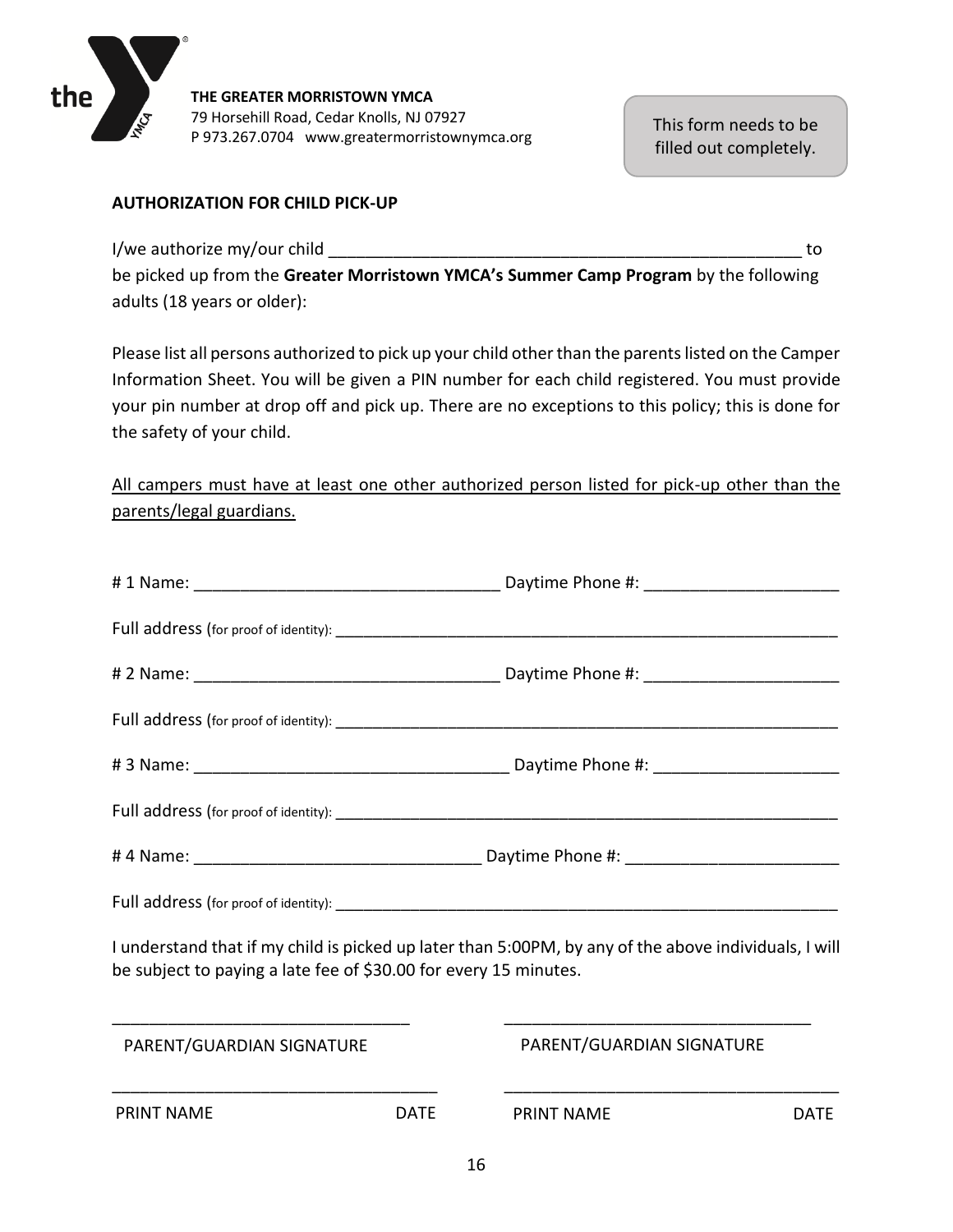

#### **EMERGENCY CONTACT FORM**

| Parent/Guardian                    |                                                                                       |  |
|------------------------------------|---------------------------------------------------------------------------------------|--|
|                                    |                                                                                       |  |
|                                    |                                                                                       |  |
|                                    |                                                                                       |  |
|                                    |                                                                                       |  |
|                                    |                                                                                       |  |
|                                    |                                                                                       |  |
|                                    |                                                                                       |  |
|                                    | EMERGENCY CONTACT TO WHOM THE CHILD MAY BE RELEASED IF PARENT/GUARDIAN IS UNAVAILABLE |  |
|                                    |                                                                                       |  |
|                                    |                                                                                       |  |
|                                    |                                                                                       |  |
|                                    |                                                                                       |  |
|                                    |                                                                                       |  |
|                                    |                                                                                       |  |
| <b>Child's Healthcare Provider</b> |                                                                                       |  |
|                                    |                                                                                       |  |
|                                    |                                                                                       |  |
| Address:                           |                                                                                       |  |
| <b>Child's Health Insurance</b>    |                                                                                       |  |
|                                    |                                                                                       |  |

*\*IN CASE OF EMERGENCY, YOUR CHILD WILL BE TRANSPORTED TO THE CLOSET HOSPITAL/MEDICAL CENTER BASED ON THEIR LOCATION. PARENTS/GUARDIANS ARE RESPONSIBLE FOR ALL EMERGENCY TRANSPORATION CHARGES\**

\_\_\_\_\_\_\_\_\_\_\_\_\_\_\_\_\_\_\_\_\_\_\_\_\_\_\_\_\_\_\_\_\_\_\_\_\_\_\_\_\_\_\_\_\_\_\_\_\_\_\_\_\_\_\_\_\_\_\_\_\_\_\_\_\_\_\_\_\_\_\_\_\_\_\_\_\_\_\_\_\_\_\_\_\_\_\_\_\_\_\_\_\_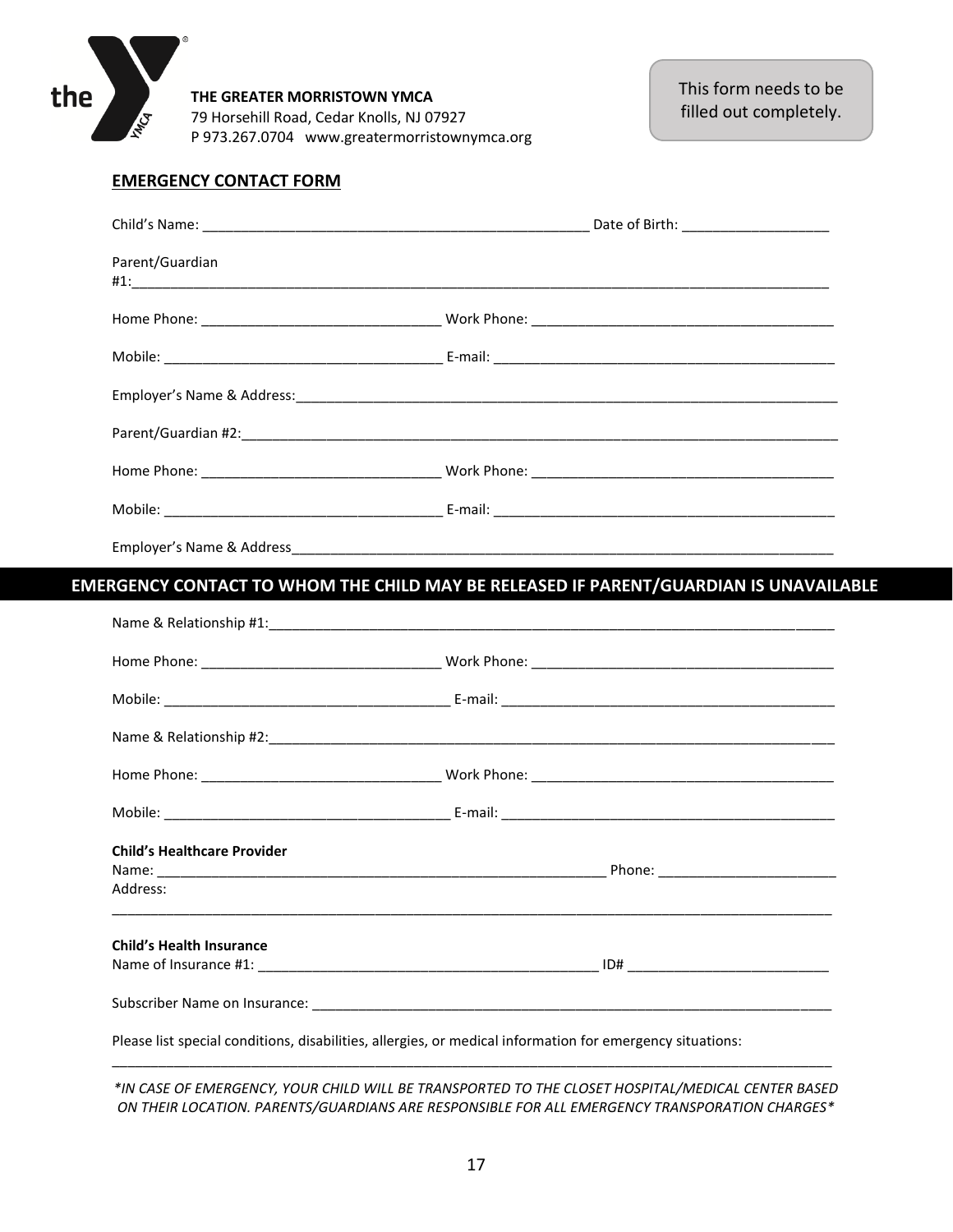# **UNIVERSAL** CHILD HEALTH RECORD

Endorsed by:

American Academy of Pediatrics, New Jersey Chapter<br>New Jersey Academy of Family Physicians<br>New Jersey Department of Health and Senior Services

| <b>SECTION I - TO BE COMPLETED BY PARENT(S)</b>                                                                                                                                                                                                                        |                                                             |                                                  |                                           |                                                           |                      |                                                   |            |                                   |              |                         |
|------------------------------------------------------------------------------------------------------------------------------------------------------------------------------------------------------------------------------------------------------------------------|-------------------------------------------------------------|--------------------------------------------------|-------------------------------------------|-----------------------------------------------------------|----------------------|---------------------------------------------------|------------|-----------------------------------|--------------|-------------------------|
| Child s Name (Last)                                                                                                                                                                                                                                                    |                                                             |                                                  | (First)                                   |                                                           | Gender               |                                                   |            | Date of Birth                     |              |                         |
|                                                                                                                                                                                                                                                                        |                                                             |                                                  |                                           |                                                           | Male                 | $\Box$ Female                                     |            |                                   | $\prime$     | $\prime$                |
| Does Child Have Health Insurance?<br>$\Box$ Yes<br>$\square$ No                                                                                                                                                                                                        |                                                             | If Yes, Name of Child's Health Insurance Carrier |                                           |                                                           |                      |                                                   |            |                                   |              |                         |
| Parent/Guardian Name                                                                                                                                                                                                                                                   |                                                             |                                                  |                                           | Home Telephone Number<br>Work Telephone/Cell Phone Number |                      |                                                   |            |                                   |              |                         |
| Parent/Guardian Name                                                                                                                                                                                                                                                   |                                                             |                                                  | Home Telephone Number                     |                                                           |                      |                                                   |            | Work Telephone/Cell Phone Number  |              |                         |
| I give my consent for my child s Health Care Provider and Child Care Provider/School Nurse to discuss the information on this form.                                                                                                                                    |                                                             |                                                  |                                           |                                                           |                      |                                                   |            |                                   |              |                         |
| Signature/Date                                                                                                                                                                                                                                                         |                                                             |                                                  |                                           |                                                           |                      |                                                   |            | This form may be released to WIC. |              |                         |
|                                                                                                                                                                                                                                                                        |                                                             |                                                  |                                           |                                                           |                      |                                                   | $\Box$ Yes | $\square$ No                      |              |                         |
|                                                                                                                                                                                                                                                                        | <b>SECTION II - TO BE COMPLETED BY HEALTH CARE PROVIDER</b> |                                                  |                                           |                                                           |                      |                                                   |            |                                   |              |                         |
| Date of Physical Examination:                                                                                                                                                                                                                                          |                                                             |                                                  |                                           |                                                           |                      | Results of physical examination normal?           |            | $\Box$ Yes                        | $\square$ No |                         |
| <b>Abnormalities Noted:</b>                                                                                                                                                                                                                                            |                                                             |                                                  |                                           |                                                           |                      | Weight (must be taken                             |            |                                   |              |                         |
|                                                                                                                                                                                                                                                                        |                                                             |                                                  |                                           |                                                           |                      | within 30 days for WIC)                           |            |                                   |              |                         |
|                                                                                                                                                                                                                                                                        |                                                             |                                                  |                                           |                                                           |                      | Height (must be taken<br>within 30 days for WIC)  |            |                                   |              |                         |
|                                                                                                                                                                                                                                                                        |                                                             |                                                  |                                           |                                                           |                      | <b>Head Circumference</b>                         |            |                                   |              |                         |
|                                                                                                                                                                                                                                                                        |                                                             |                                                  |                                           |                                                           |                      | $(if < 2 \text{ Years})$                          |            |                                   |              |                         |
|                                                                                                                                                                                                                                                                        |                                                             |                                                  |                                           |                                                           |                      | <b>Blood Pressure</b><br>$(if > 3 \text{ Years})$ |            |                                   |              |                         |
| <b>IMMUNIZATIONS</b>                                                                                                                                                                                                                                                   |                                                             |                                                  | <b>Immunization Record Attached</b>       |                                                           |                      |                                                   |            |                                   |              |                         |
|                                                                                                                                                                                                                                                                        |                                                             |                                                  | Date Next Immunization Due:               |                                                           |                      |                                                   |            |                                   |              |                         |
|                                                                                                                                                                                                                                                                        |                                                             |                                                  | <b>MEDICAL CONDITIONS</b>                 |                                                           |                      |                                                   |            |                                   |              |                         |
| <b>Chronic Medical Conditions/Related Surgeries</b><br>• List medical conditions/ongoing surgical<br>concerns:                                                                                                                                                         |                                                             | $\Box$ None                                      | Comments<br>Special Care Plan<br>Attached |                                                           |                      |                                                   |            |                                   |              |                         |
| <b>Medications/Treatments</b>                                                                                                                                                                                                                                          |                                                             | $\Box$ None                                      |                                           |                                                           | Comments             |                                                   |            |                                   |              |                         |
| • List medications/treatments:                                                                                                                                                                                                                                         |                                                             |                                                  | Special Care Plan<br>Attached             |                                                           |                      |                                                   |            |                                   |              |                         |
| <b>Limitations to Physical Activity</b><br>List limitations/special considerations:                                                                                                                                                                                    |                                                             | $\Box$ None                                      | <b>Special Care Plan</b><br>Attached      | Comments                                                  |                      |                                                   |            |                                   |              |                         |
| <b>Special Equipment Needs</b><br>• List items necessary for daily activities                                                                                                                                                                                          |                                                             | None<br>Attached                                 | <b>Special Care Plan</b>                  |                                                           | Comments             |                                                   |            |                                   |              |                         |
| Allergies/Sensitivities<br>• List allergies:                                                                                                                                                                                                                           |                                                             | None                                             | <b>Special Care Plan</b><br>Attached      |                                                           | Comments             |                                                   |            |                                   |              |                         |
| Special Diet/Vitamin & Mineral Supplements<br>• List dietary specifications:                                                                                                                                                                                           |                                                             | None                                             | <b>Special Care Plan</b><br>Attached      |                                                           | Comments             |                                                   |            |                                   |              |                         |
| Behavioral Issues/Mental Health Diagnosis<br>List behavioral/mental health issues/concerns:                                                                                                                                                                            |                                                             | None<br>H<br>⊔                                   | <b>Special Care Plan</b><br>Attached      |                                                           | Comments             |                                                   |            |                                   |              |                         |
| <b>Emergency Plans</b><br>• List emergency plan that might be needed and                                                                                                                                                                                               |                                                             | $\Box$ None                                      | <b>Special Care Plan</b>                  |                                                           | Comments             |                                                   |            |                                   |              |                         |
| the sign/symptoms to watch for:                                                                                                                                                                                                                                        |                                                             |                                                  | Attached<br>PREVENTIVE HEALTH SCREENINGS  |                                                           |                      |                                                   |            |                                   |              |                         |
| <b>Type Screening</b>                                                                                                                                                                                                                                                  | <b>Date Performed</b>                                       |                                                  | <b>Record Value</b>                       |                                                           |                      | <b>Type Screening</b>                             |            | <b>Date Performed</b>             |              | <b>Note if Abnormal</b> |
| Hgb/Hct                                                                                                                                                                                                                                                                |                                                             |                                                  |                                           |                                                           | Hearing              |                                                   |            |                                   |              |                         |
| $\Box$ Capillary<br>$\Box$ Venous<br>Lead:                                                                                                                                                                                                                             |                                                             |                                                  |                                           |                                                           | Vision               |                                                   |            |                                   |              |                         |
| TB (mm of Induration)                                                                                                                                                                                                                                                  |                                                             |                                                  |                                           |                                                           | Dental               |                                                   |            |                                   |              |                         |
| Other:                                                                                                                                                                                                                                                                 |                                                             |                                                  |                                           |                                                           | Developmental        |                                                   |            |                                   |              |                         |
| Other:                                                                                                                                                                                                                                                                 |                                                             |                                                  |                                           |                                                           | <b>Scoliosis</b>     |                                                   |            |                                   |              |                         |
| I have examined the above student and reviewed his/her health history. It is my opinion that he/she is medically cleared to<br>participate fully in all child care/school activities, including physical education and competitive contact sports, unless noted above. |                                                             |                                                  |                                           |                                                           |                      |                                                   |            |                                   |              |                         |
| Name of Health Care Provider (Print)                                                                                                                                                                                                                                   |                                                             |                                                  |                                           |                                                           |                      | Health Care Provider Stamp:                       |            |                                   |              |                         |
| Signature/Date                                                                                                                                                                                                                                                         |                                                             |                                                  |                                           |                                                           |                      |                                                   |            |                                   |              |                         |
| <b>SEP 08</b><br>CH-14                                                                                                                                                                                                                                                 | Distribution: Original-Child Care Provider                  |                                                  |                                           |                                                           | Copy-Parent/Guardian |                                                   |            | Copy-Health Care Provider         |              |                         |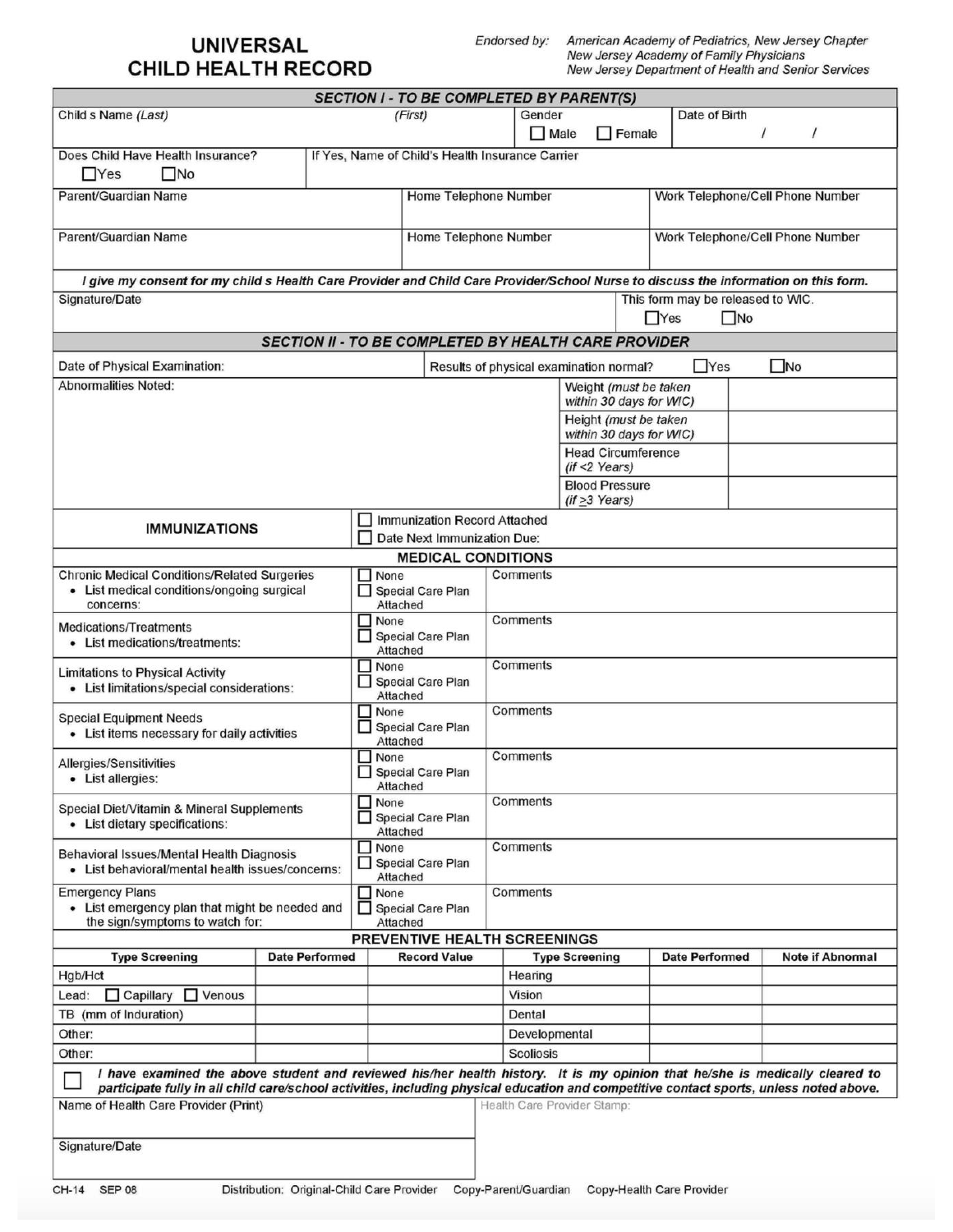## **PHOTO RELEASE FORM**

the

Camper's Name: The Camper's Name: The Camper's Name: The Camper's Name: The Camper's Name: The Campen of the Ca

The Y-Zone Camp Staff will take pictures of the campers. These pictures can be used for inside marketing (bulletin boards, etc.) or outside marketing (brochures, website, print ads, etc.) for official Greater Morristown YMCA business.

Children's names are never used. In the event we are in a position that required names included with the photo – usually for press releases to the local papers, we will notify you and will require additional consent from you. This release is for "no name included" photos.

This form must be signed with either a **YES** or a **NO**.

**YES** By signing below, I agree to the consent and use of any picture of my child for public relations and advertising by the Greater Morristown YMCA. I waive all claims for any compensation for such use.

\_\_\_\_\_\_\_\_\_\_\_\_\_\_\_\_\_\_\_\_\_\_\_\_\_\_\_\_\_\_\_\_\_\_\_\_\_\_\_\_\_\_\_\_\_\_\_\_\_\_\_\_\_\_\_\_\_\_\_\_ \_\_\_\_\_\_\_\_\_\_\_\_\_\_\_

\_\_\_\_\_\_\_\_\_\_\_\_\_\_\_\_\_\_\_\_\_\_\_\_\_\_\_\_\_\_\_\_\_\_\_\_\_\_\_\_\_\_\_\_\_\_\_\_\_\_\_\_\_\_\_\_\_\_\_\_ \_\_\_\_\_\_\_\_\_\_\_\_\_\_\_

## PARENT/GUARDIAN SIGNATURE NATURE AND DATE DATE

 **NO** My child cannot be used in any picture for public relations and advertising by the Greater Morristown YMCA.

PARENT/GUARDIAN SIGNATURE NATURE AND THE SERVICE OF THE SERVICE OF THE SERVICE OF THE SERVICE OF THE SERVICE OF THE SERVICE OF THE SERVICE OF THE SERVICE OF THE SERVICE OF THE SERVICE OF THE SERVICE OF THE SERVICE OF THE S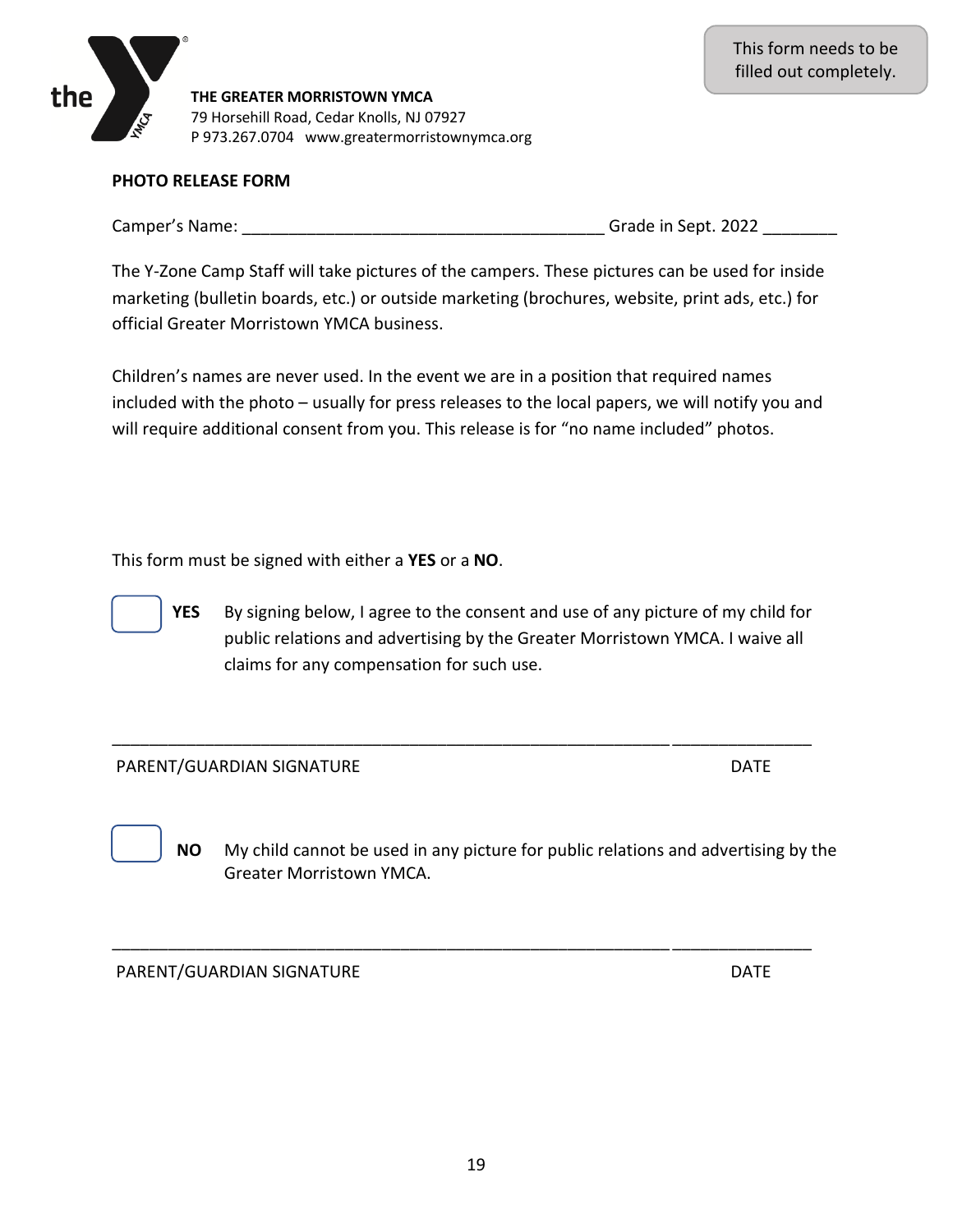

This form needs to be filled out completely.

## **CAMP Y-ZONE OPEN SWIM RULES –** *PLEASE NOTE, OPEN SWIM DURING SUMMER CAMP IS TBD PENDING COVID-19 RULES & REGULATIONS AS THE CAMP SEASON APPROACHES.*

#### **Greater Morristown YMCA Camp Open SwimPolicies & Procedures**

This form must be returned with camp forms – Children whose forms are not completed and turned in will not be permitted into open swim.

#### **General Information:**

- $\Box$  All swimmers will be evaluated on endurance as well as swimming ability.
- $\Box$  Any child who unable to complete the swim test or does not want to take the swim test will be marked as a beginner.
- Due to time constraints, swimmers are only permitted to take the swim test once per week.
- $\Box$  All swimmers will wear a color coded necklaces during open swim. Necklaces are latex free and are provided by the YMCA.

#### **The swimtest consists of the following:**

- 1. The swimmer jumps into the deep end of t he pool.
- 2. The swimmer resurfaces and treads water for 20 seconds.
- 3 . The swimmer swims freestyle from the deep end of the pool to the shallow end. (25 meters)
- 4. The swimmer then swim backstroke from the shallow end of the pool to the deep end (25 meters)

#### **SwimLevel Descriptions:**

| <b>Beginner Level</b>                                                                                                            | Intermediate Level                                                                                                   | <b>Advanced Level</b>                                                                      |
|----------------------------------------------------------------------------------------------------------------------------------|----------------------------------------------------------------------------------------------------------------------|--------------------------------------------------------------------------------------------|
| A swimmer who does not pass the<br>swim test or does not want to take<br>the swim test                                           | A swimmer who passes a portion of<br>the test                                                                        | A swimmer who passes the complete<br>test                                                  |
| Swimmers in this level:                                                                                                          | Swimmers in this level:                                                                                              | Swimmers in this level:                                                                    |
| Are required to wear a red<br>necklace and a float at ion<br>device<br>Swimmers are restricted to<br>the shallow end of the pool | Are required to wear a yellow<br>necklace<br>Swimmers are restricted to<br>the shallow end and middle<br>of the pool | Are required to wear a green<br>necklace<br>Swimmers in this level have no<br>restrictions |

Swimmers will also be required to follow the following rules:

- Swimmers must follow all safety rules. This includes buddy checks (done every 10 minutes). If <sup>a</sup> swimmer does not follow the rules or listen to the lifeguard, that child will not be allowed to swim for the remainder of their swim t ime.
- $\Box$  If a child commits a serious offence (holding a child under water, pushing another child in the water, etc.) they will not be allowed back into the pool.
- $\Box$  Regardless of age or gender, all swimmers with shoulder length hair or longer must have their hair securely tied up or wear <sup>a</sup> swim cap.
- $\Box$  All swimmers must wear bathing suits. Shorts, gym shorts, t-shirts, etc. are not permitted. <sup>o</sup> Girls – One piece swim suits preferred.
- □ Parent/guardian will be responsible for any damages to equipment used in the pool area that their child destroys.

#### **I read the above information and understand the swimtest and the rules:**

Grade Level:

Parent Guardian Name: (Please Print)

Parent Guardian Signature: Date: Date: Date: Date: Date: Date: Date: Date: Date: Date: Date: Date: Date: Date: Date: Date: Date: Date: Date: Date: Date: Date: Date: Date: Date: Date: Date: Date: Date: Date: Date: Date: Dat

Please circle all weeks that your child is enrolled in:

|--|--|--|--|--|--|--|--|--|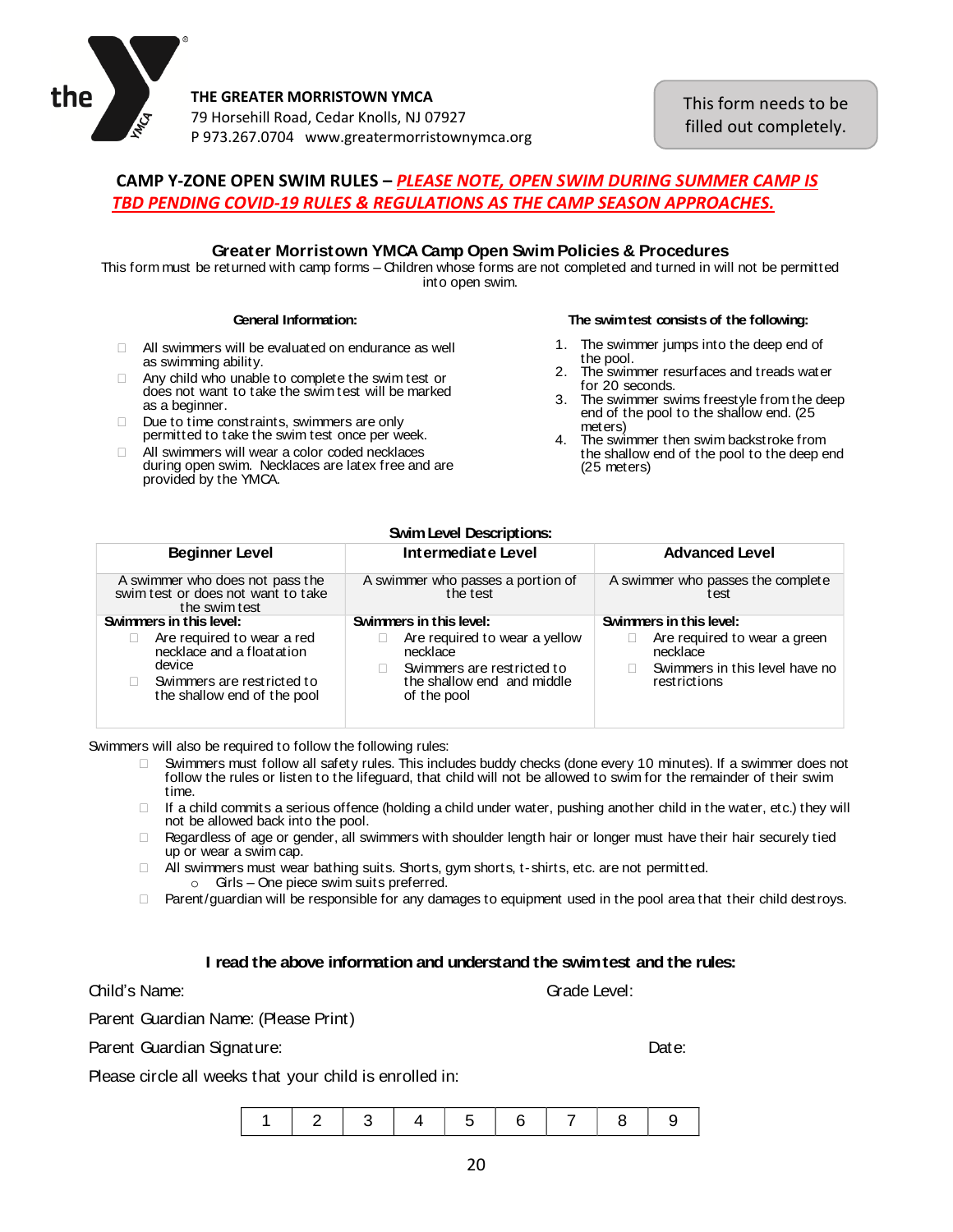

## **EXTRA T-SHIRT FORM**

T-Shirts must be worn every day and can only be ordered at the time of registration. Please mark child's grade (in September) and size. Each camper receives one **free** t-shirt with registration.

|                                       | <b>Youth Small</b><br>$(6-8)$ | Youth<br>Medium<br>$(10-12)$ | Youth<br>Large<br>$(14-16)$ | Adult<br>Small | Adult<br>Medium | Adult<br>Large |
|---------------------------------------|-------------------------------|------------------------------|-----------------------------|----------------|-----------------|----------------|
| Kindercamp<br>(Yellow)                |                               |                              |                             |                |                 |                |
| $1st$ Grade<br>(Orange)               |                               |                              |                             |                |                 |                |
| $2nd$ Grade<br>(Gray)                 |                               |                              |                             |                |                 |                |
| 3rd Grade<br>(Red)                    |                               |                              |                             |                |                 |                |
| 4 <sup>th</sup> Grade<br>(Green)      |                               |                              |                             |                |                 |                |
| 5 <sup>th</sup> Grade<br>(Royal Blue) |                               |                              |                             |                |                 |                |
| 6 <sup>th</sup> Grade<br>(Navy Blue)  |                               |                              |                             |                |                 |                |

|                                                                                                                                                                                                                                                                | GRADE IN SEPT. 2022:                                                                                           |  |  |  |
|----------------------------------------------------------------------------------------------------------------------------------------------------------------------------------------------------------------------------------------------------------------|----------------------------------------------------------------------------------------------------------------|--|--|--|
|                                                                                                                                                                                                                                                                |                                                                                                                |  |  |  |
| Plus one free T-Shirt:<br><u>and the company of the company of the company of the company of the company of the company of the company of the company of the company of the company of the company of the company of the company of the company of the com</u> | $x$ \$0.00 each = \$0.00                                                                                       |  |  |  |
| Totals:                                                                                                                                                                                                                                                        | $\mathsf{s}$ _____________                                                                                     |  |  |  |
|                                                                                                                                                                                                                                                                | Extra t-shirts are \$9.00 each. Please verify that you are ordering the correct grade and size for your child. |  |  |  |

a t-shirts are \$9.00 each. Please verify that you are ordering the correct grade and size for your ci We are not able to change sizes or colors after orders are placed. T-Shirt orders take 10 days to process. **IF YOUR CHILD'S SHIRT HAS NOT COME IN BY THE FIRST DAY OF CAMP, PLEASE HAVE THEM WEAR A SHIRT OF THE SAME COLOR.**

| <b>OFFICE USE ONLY</b> |              |                           |  |  |  |  |
|------------------------|--------------|---------------------------|--|--|--|--|
| <b>CASH</b>            | <b>CHECK</b> | CHARGE (auth #) _________ |  |  |  |  |
| DATE:                  |              | <b>STAFF INITIALS:</b>    |  |  |  |  |